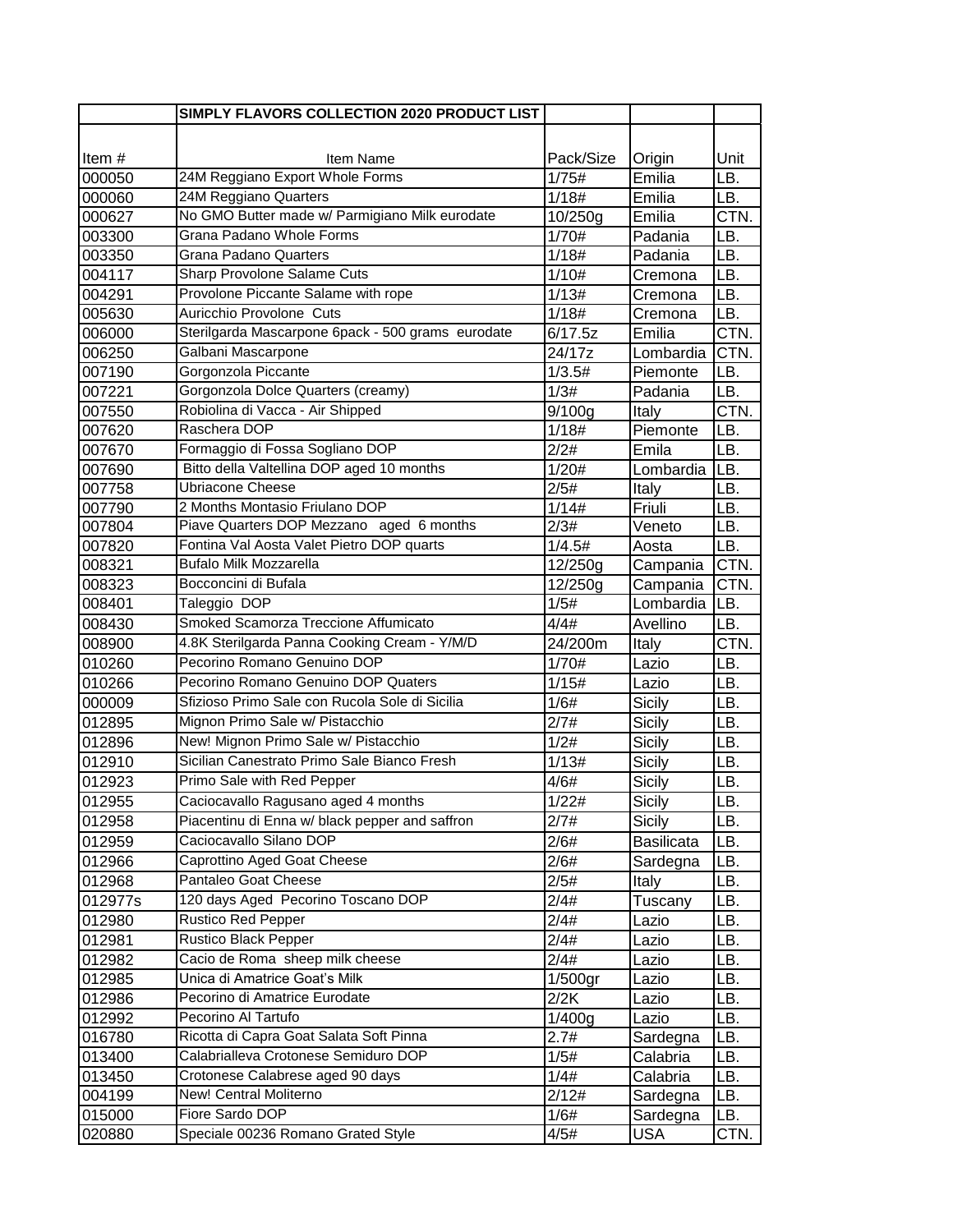| 020881           | Speciale 00235 Parmesan Grated Style bags | 4/5#       | <b>USA</b> | CTN. |
|------------------|-------------------------------------------|------------|------------|------|
| 020993           | Calabro 00113 Whole Milk Ricotta          | 6/3#       | <b>USA</b> | LB.  |
| <b>VILL01138</b> | Bufala Ricotta from Italy                 | 2/3#       | Puglie     | CTN. |
| <b>VILL01140</b> | Burrata Imported from Italy               | 20/4 Oz.   | Napoli     | CTN. |
| <b>VILL01220</b> | <b>Burrata Domestic</b>                   | 24/4 Oz    | <b>USA</b> | CTN. |
| <b>VILL01226</b> | Stracchino Fresco Imported from Italy     | 2/2.2#     | Italy      | CTN. |
| <b>VILL01221</b> | Stracciatella cheese Domestic             | 2/3lb Tube | <b>USA</b> | CTN. |
| <b>VILL01225</b> | Smoked Caciocavallo Silano                | 2/3#       | Italy      | CTN. |
|                  |                                           |            |            |      |
|                  | <b>Cheeses from other Countries</b>       |            |            |      |
| 041000           | Gruyere King Cuts - AOP                   | 2/5#       | Switzerlan | LB.  |
| 004199           | Swiss Peak Gruyere King Cuts              | 2/5#       | Switzerlan | LB.  |
| 041111           | <b>Gruyere Quarters</b>                   | 1/18#      | Switzerlan | LB.  |
| 041114           | Gruyere Cave Aged Antique Quarters        | 1/18#      | Switzerlan | LB.  |
| 045010           | New! Solera Red Berry Mixed Milks Wheels  | 2/3K       | Spain      | LB.  |
| 045050           | 3M Don Gregorio Manchego DOP              | 2/6#       | Spain      | LB.  |
| 045067           | 6M Don Gregorio Manchego DOP              | 2/6#       | Spain      | LB.  |
| 045068           | 3M Raw Milk Manchego Carpuela DOP         | 2/6#       | Spain      | LB.  |
| 045079           | 12M Manchego DOP                          | 2/6#       | Spain      | LB.  |
| 045081           | Truffle Manchego Style Gomez Romero       | 2/6#       | Spain      | LB.  |
| 045087           | Manchego El Trigal Reserva Gift Box       | 2/6#       | Spain      | LB.  |
| 045105           | 3M Mahon Raw Milk La Payesa               | 2/8#       | Spain      | LB.  |
| 045113           | Drunken Goat                              | 2/5#       | Spain      | LB.  |
| 045118           | Murcia al Vino Deliart DOP                | 2/6#       | Spain      | LB.  |
| 045157           | Campo de Montalban                        | 2/7#       | Spain      | LB.  |
| 045158           | Idiazabel Etxegarai                       | 2/7#       | Spain      | LB.  |
| 045176           | Paski Sir - Pag Cheese                    | 2/5#       | Spain      | LB.  |
| 045186           | <b>New! PicaQuicos</b>                    | 1/3K       | Spain      | CTN. |
| 045187           | New! Quicos De Chocolate                  | 2/2K       | Spain      | CTN. |

## **Cured Meat from Italy**

| Rog01120 | Pio Tosini Prosciutto Parma DOP       | 1/15#  | Parma | LB.  |
|----------|---------------------------------------|--------|-------|------|
| 050010   | 24M La Torre Riserva Parma Prosciutto | 1/17#  | Parma | LB.  |
| 050083   | 24M Leporati Prosciutto di Parma      | 1/16#  | Parma | LB.  |
| 050150   | Viani Prosciutto Toscano              | 1/16#  | Italy | LB.  |
| 050153   | Prosciutto Carpegna DOP               | 1/15#  | Italy | LB.  |
| 050195   | Culatta Levoni                        | 1/10#  | Italy | LB.  |
| 050781   | Cotechino Levoni IGP                  | 8/1#   | Italy | CTN. |
| 050782   | Cotechino Golfera IGP                 | 8/500q | Italy | CTN. |
| 050800   | Speck Ham Alto Adige                  | 2/5#   | Italy | LB.  |
| 051222   | Parmacotto Prosciutto Cotto           | 1/13#  | Italy | LB.  |
| 051225   | Parmacotto Mortadella w/ Pistacchio   | 2/11#  | Italy | LB.  |
| 051228   | New! Parmacotto Porchetta Oval Log    | 2/11#  | Italy | LB.  |
| 051229   | Parmacotto Porchetta                  | 2/9#   | Italy | LB.  |
| 051232   | Culatello Di Zibello PDO              | 1/9#   | Italy | LB.  |
| 051398   | Golfera Mortadella DOP w/ Pistachio   | 1/11#  | Italy | LB.  |
| 051575   | Coppa Piacentina DOP Capicola         | 2/4.4# | Italy | LB.  |
| 051577   | Pancetta Piacentina DOP               | 2/3.5# | Italy | LB.  |
| 051580   | Parmacotto Hot Soppressata            | 2/3.5# | Italy | LB.  |
| 051584   | Parmacotto Genoa Salami               | 2/3.5# | Italy | LB.  |
| 051586   | Parmacotto PA-042 Toscano Salami      | 2/3.5# | Italy | LB.  |
| 051588   | Parmacotto Milano Salami              | 2/3.5# | Italy | LB.  |
| 051589   | Parmacotto Calabrese Spianata         | 2/3.5# | Italy | LB.  |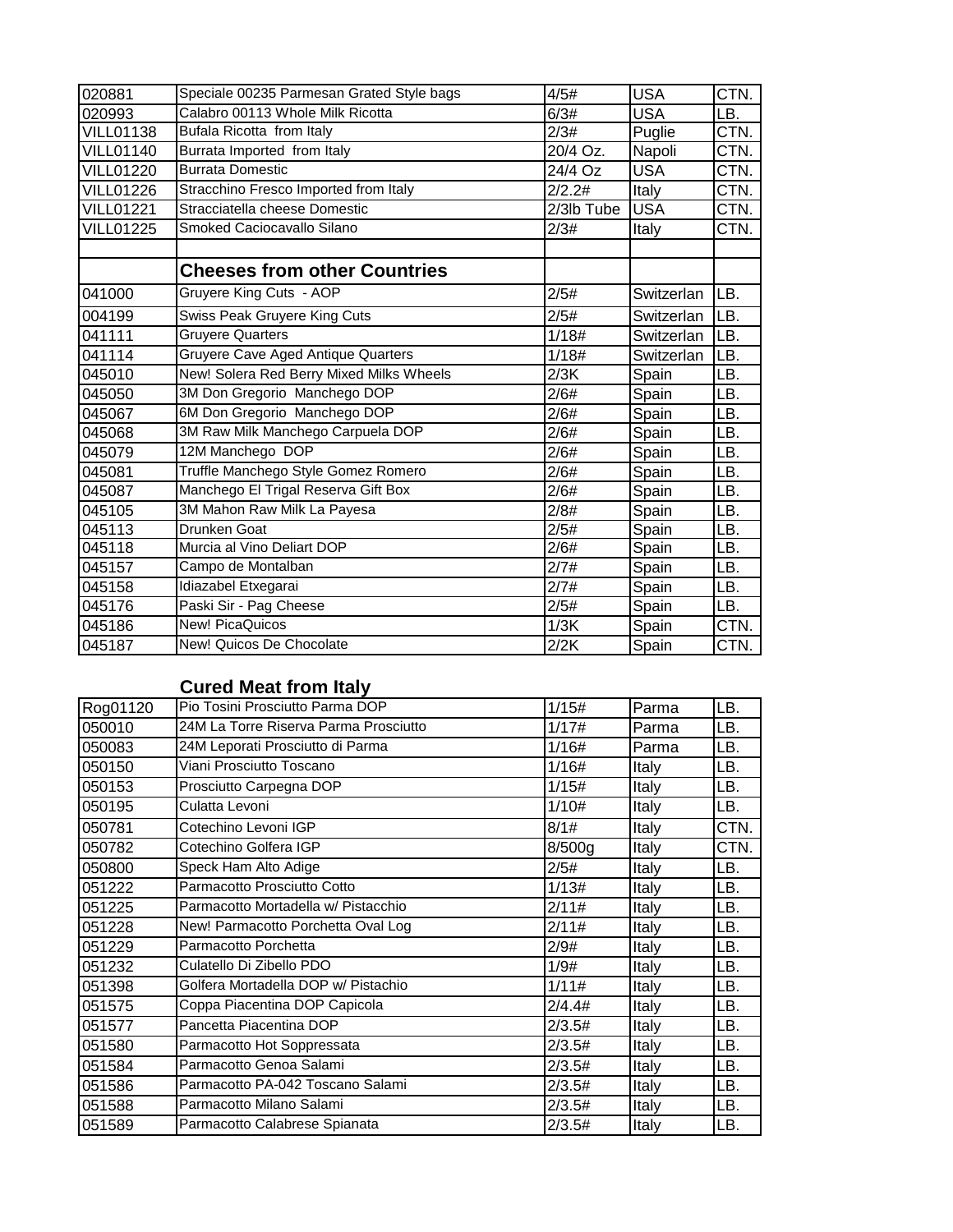| 051590 | Parmacotto Salami Spianata Romana      | 2/3.5#  | <b>Italv</b> | ILB. |
|--------|----------------------------------------|---------|--------------|------|
| 056025 | <b>ICitterio 40620 Mini Mortadella</b> | 2/3#    | <b>Italv</b> | ILB. |
| 057666 | New! Maestri Coppa Italiana Whole      | 2/2.65# | <b>Italv</b> | ILB. |
| 057667 | Maestri Guanciale                      | 1/8z    | Italy        | ILB. |
| 057678 | Maestri Guanciale Chub                 | 1/6z    | <b>Italv</b> | ILB. |
| 057685 | New! Maestri Nduja Spreadable          | 1/6z    | Italy        | ILB. |

## **Meat from other Countries**

| 052670  | New! Palacios 61050 Boneless Serrano Ham         | 1/11#   | Spain      | LB. |
|---------|--------------------------------------------------|---------|------------|-----|
| 052675  | New! Palacios 61052 Bone-in Serrano Ham Gift Set | 1/15.5# | Spain      | LB. |
| 055250  | Terra di Siena Guanciale                         | 1/1.7#  | <b>USA</b> | LB. |
| 055351  | Artisans Nduja Spreadable Salami                 | 1/1.1#  | USA        | LB. |
| 055520  | Alps Cacciatorini - Bulk                         | 1/4/6z  | <b>USA</b> | LB. |
| 055545  | Alps Hot Soppressata Bulk                        | 1/11#   | <b>USA</b> | LB. |
| 055560  | Beretta 170105 Cotechino                         | 10/1#   | <b>USA</b> | LB. |
| 056020b | Bellentani Bresaola                              | 1/3#    | <b>USA</b> | LB. |
| 057805  | Volpi 12347 Felino Artisan                       | 1/2#    | <b>USA</b> | LB. |
| 057852  | Volpi 80025 Guanciale                            | 1/3#    | <b>USA</b> | LB. |
| 059824  | Beretta 140405 Coppa Hot Capicola                | 1/2.5#  | <b>USA</b> | LB. |
| 059825  | Beretta 140305 Coppa Sweet Capicola              | 1/2.5#  | <b>USA</b> | LB. |
| 059826  | Beretta 140415 Coppa Hot Cut Capicola            | 1/1#    | USA        | LB. |
| 059827  | Beretta 140315 Coppa Sweet Cut Capicola          | 1/1.5#  | <b>USA</b> | LB. |
| 059902  | Beretta 140515 Pancetta                          | 1/3#    | USA        | LB. |
| 004199  | Bellentani Citterio 33503 Soppressata Hot        | 1/7#    | <b>USA</b> | LB. |
| 059800  | T.O.S. Bernina Bresaola Punta D Anca             | 2/2.5#  | Uruguay    | LB. |

### **Olives**

| 004199 | Five Mixed Pitted Olives in Brine                    | 1/10#   | Italy         | CTN. |
|--------|------------------------------------------------------|---------|---------------|------|
| 060086 | Kalamata Giant Olives 141/160<br>(net 28.66#)        | 1/13K   | Greece        | CTN. |
| 060099 | Kalamata Large Olives 231/260                        | 2/10#   | Greece        | CTN. |
| 060112 | <b>Kalamata Pitted Olives</b>                        | 2/10#   | Greece        | CTN. |
| 060113 | Kalamata Style Pitted Olives                         | 2/10#   | Greece        | CTN. |
| 060302 | Castelvetrano Olives 120/140                         | 1/10#   | Sicily        | CTN. |
| 060371 | Pitted Castelvetrano 120/140                         | 1/10#   | Sicily        | CTN. |
| 060373 | Pitted Castelvetrano 180/200                         | 1/10#   | Sicily        | CTN. |
| 060379 | <b>Baresane Olives</b>                               | 1/10#   | Puglia        | CTN. |
| 060383 | Cerignola Mixed - Green, Red and Black in oil        | 1/10#   | Puglia        | CTN. |
| 060386 | Red Cerignola Olives 9/12                            | 1/10#   | Puglia        | CTN. |
| 060387 | Green Cerignola Olives 9/12                          | 1/10#   | Puglia        | CTN. |
| 060418 | Pitted Green Cerignola Olives                        | 1/10#   | Puglia        | CTN. |
| 060434 | Taggiasche - Ligurian Olives                         | 1/10#   | Liguria       | CTN. |
| 060437 | Pitted Taggiasche - Ligurian Olives                  | 1/10#   | Liguria       | CTN. |
| 060438 | Pitted Taggiasche in Oil                             | 1/13.3# | Liguria       | CTN. |
| 060439 | Calabresi Small Olives Spicy                         | 1/10#   | Calabria      | CTN. |
| 060441 | Calabresi Small Olives Spicy<br>$(26.46#$ net)       | 1/12K   | Calabria      | CTN. |
| 060470 | Marina di Gioiosa Calabresi Olives Spicy             | 1/10#   | Calabria      | CTN. |
| 060485 | <b>Pitted Picholine Olives</b>                       | 1/10#   | Sicilv        | CTN. |
| 060491 | New! Pitted Nocellara Sicilian Green Olives          | 1/10#   | Sicily        | CTN. |
| 060492 | Nocellara Sicilian Green Olives<br>7/9               | 1/10#   | <b>Sicily</b> | CTN. |
| 060496 | Pitted Sicilian Mammoth Green Olives 7/8             | 1/10#   | Sicily        | CTN. |
| 060500 | Sicilian Cracked Super Colossal Green Olives (28.6#) | 1/13K   | Sicily        | CTN. |
| 060501 | Sicilian Cracked Super Colossal Green Olives         | 1/10#   | Italy         | CTN. |
| 060502 | <b>Nicoise Olives</b>                                | 1/10#   | Sicily        | CTN. |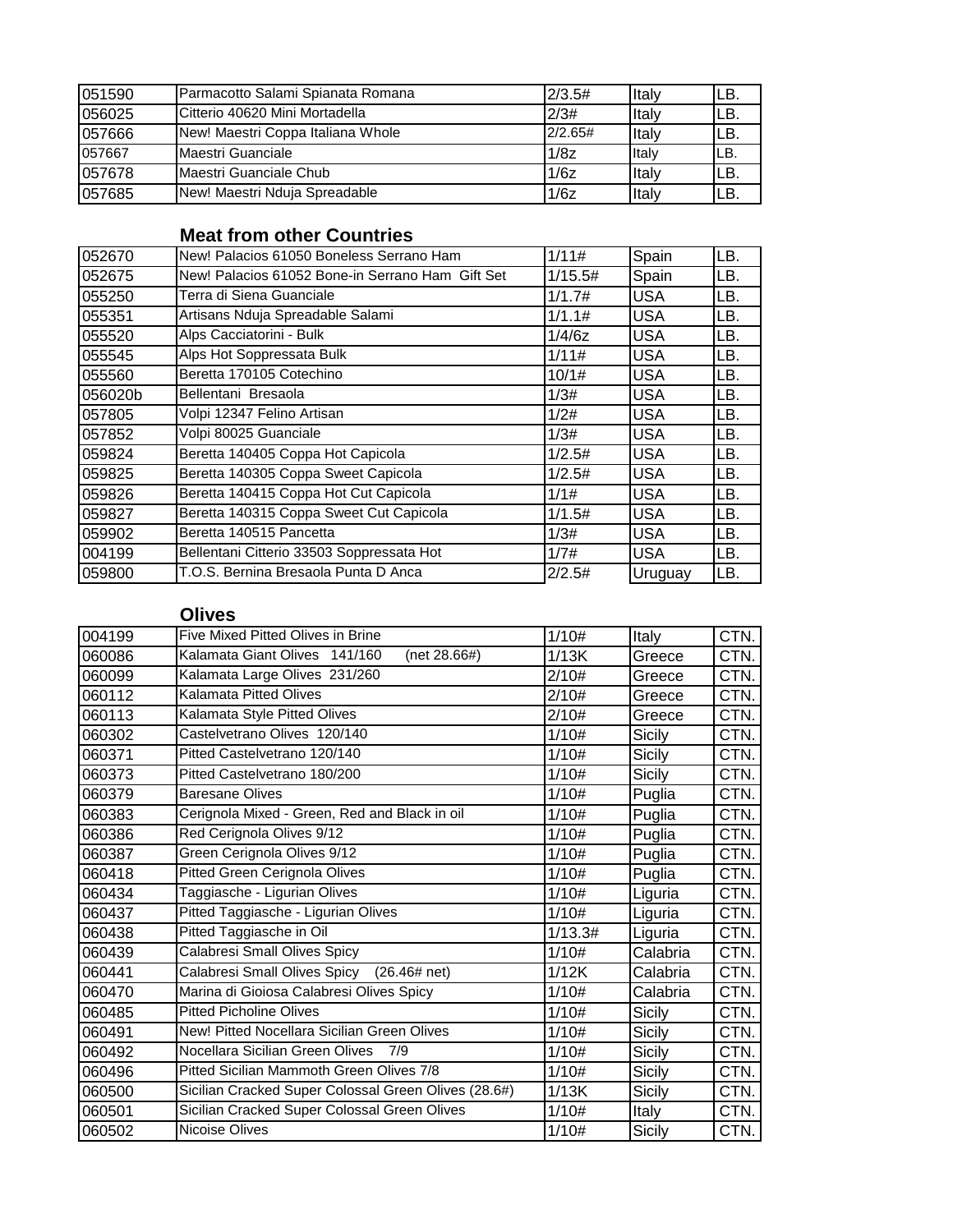| 060503        | <b>Pitted Nicoise Olives</b>           | 1/10#   | Sicily        | CTN. |
|---------------|----------------------------------------|---------|---------------|------|
| 060504        | Country Mixed Olives in sunflower oil  | 1/10#   | Italy         | CTN. |
| 060507        | Sal Secco Oil Cured Black Olives 26/29 | 1/10#   | Sicily        | CTN. |
| 060525        | Infornate Baked Black Olives           | 4/400q  | <b>Naples</b> | CTN. |
| N60428s       | <b>Pitted Castelvetrano Tin</b>        | 2/5K    | <b>Naples</b> | CTN. |
| N60429s       | Castelvetrano Tin                      | 2/5K    | <b>Naples</b> | CTN. |
| 060061        | Five Italian Mixed Olives in Brine     | 1/10#   | Italy         | CTN. |
| <b>OL0133</b> | Taggiasche - Ligurian Olives in Oil    | 2/34Oz. | Liguria       | CTN. |

# **Capers & Sundried tomatoes**

| 060800 | Capers #10 in salt Bags                       | 1/250g   | Pantelleria   | CTN. |
|--------|-----------------------------------------------|----------|---------------|------|
| 060805 | Capperi di Sicilia Sicilian Capers            | 1/250g   | Sicily        | CTN. |
| 060806 | Capperi di Sicilia Sicilian Capers 12/500gr   | 1/17.63z | Sicily        | CTN. |
| 060814 | Capers #10 in salt Bags                       | 1/1#     | Italy         | CTN. |
| 065003 | Italian Sundried Tomatoes Bags                | 1/5#     | <b>Naples</b> | CTN. |
| 065008 | Sundried Tomatoes Vacuum packed               | 1/5#     | Turkev        | CTN. |
| 065009 | New! Julienne Sundried Tomatoes Vacuum packed | 1/5#     | Turkey        | CTN. |

## **Artichokes-Dried Porcini**

| ARTA01        | <b>I</b> Sacla' Roman Artichoke w/ stem in oil         | 6/3K   | <b>Naples</b> | CTN. |
|---------------|--------------------------------------------------------|--------|---------------|------|
| ARTA01av      | Antica Valle Roman Artichoke w/ stem in oil            | 6/3K   | <b>Naples</b> | CTN. |
| ARTA04        | Montinaro Roman Artichoke w/ stem in oil               | 6/3K   | Puglia        | CTN. |
| ARTB05        | Velleca Grilled Artichoke Hearts in oil - cans         | 6/3K   | <b>Naples</b> | CTN. |
| ARTB06        | La Valle Grilled Artichoke Hearts in oil 3Kg           | 6/3K   | Naples        | CTN. |
| ARTC07        | Velleca Grilled Roman Artichokes w/ stem in oil - cans | 6/3K   | <b>Naples</b> | CTN. |
| ARTC08        | Montinaro Grilled Roman Artichokes w/ stem in oil      | 6/3K   | <b>Naples</b> | CTN. |
| <b>DL0079</b> | New! Salpa Porcini Dry - 6 bags                        | 1/454g | Calabria      | CTN. |

|                 | <b>Truffle Items</b>                                          |            |        |            |
|-----------------|---------------------------------------------------------------|------------|--------|------------|
| <b>TRIV0145</b> | White Truffle (Tuber Magnatum Pico) October-December          | Oz/lb      | Italy  | LB         |
| <b>TRIV0146</b> | Black winter Truffle (Tuber Melanosporum Vitt) Dec-<br>March  | Oz/h       | Italy  | LB         |
| <b>TRIV0147</b> | Black Autumn Truffle (Tuber Uncinatum) late Sept-<br>December | Lb.        | Italy  | LB         |
| <b>TRIV0148</b> | Summer Truffle (Tuber Aestivum) May- September                | Lb.        | Italy  | LB.        |
| <b>TRIV0155</b> | Minced Summer truffle in oil                                  | $1/1$ lb   | Italy  | CTN.       |
| <b>TRIV0156</b> | Slice Carpaccio Summer truffle il oil                         | $1/1$ lb   | Italy  | CTN.       |
| <b>TRIV0157</b> | White truffle oil                                             | 250ml      | Italy  | CTN.       |
| <b>TRIV0158</b> | <b>Black Summer truffle Frozen</b>                            | $1/1$ lb   | Italy  | CTN.       |
| <b>TRIV0159</b> | Truffle Carnaroli Rice (Risotto)                              | 1/500gr    | Italy  | CTN.       |
| <b>TRIV0160</b> | <b>Truffle Polenta</b>                                        | 1/500gr    | Italy  | CTN.       |
| <b>TRIV0161</b> | Wood Truffle Slicer                                           | `1         | Italy  | CTN.       |
|                 | <b>Caviar</b><br>Tins: 10gr- 1oz - 50gr- 125gr -250gr- 500gr  |            |        |            |
| <b>CAL0167</b>  | Calvisius White Sturgeon Caviar Prestige Tins                 | $1/250$ gr | Italy  | CTN.       |
| CAL0169         | Calvisius Oscietra - Classic- Royal- Imperial                 | $1/250$ gr | Italy  | CTN.       |
| <b>CAL0172</b>  | Mother of Pearl Caviar's Spoon Set of 6                       | 1/6pc      | Italy  | CTN.       |
|                 | <b>Balsamic Vinegar and Other Vinager</b>                     |            |        |            |
| ROG0175         | Olive wood Balsamic Aged Cattani                              | 1/250ml    | Modena | <b>CNT</b> |
| <b>ROG0176</b>  | White Balsamic Cattani                                        | 1/250ml    | Modena | <b>CNT</b> |
| <b>ROG0177</b>  | Balsamic Jelly "Balsmina" Cattani                             | 1/125ge    | Modena | <b>CNT</b> |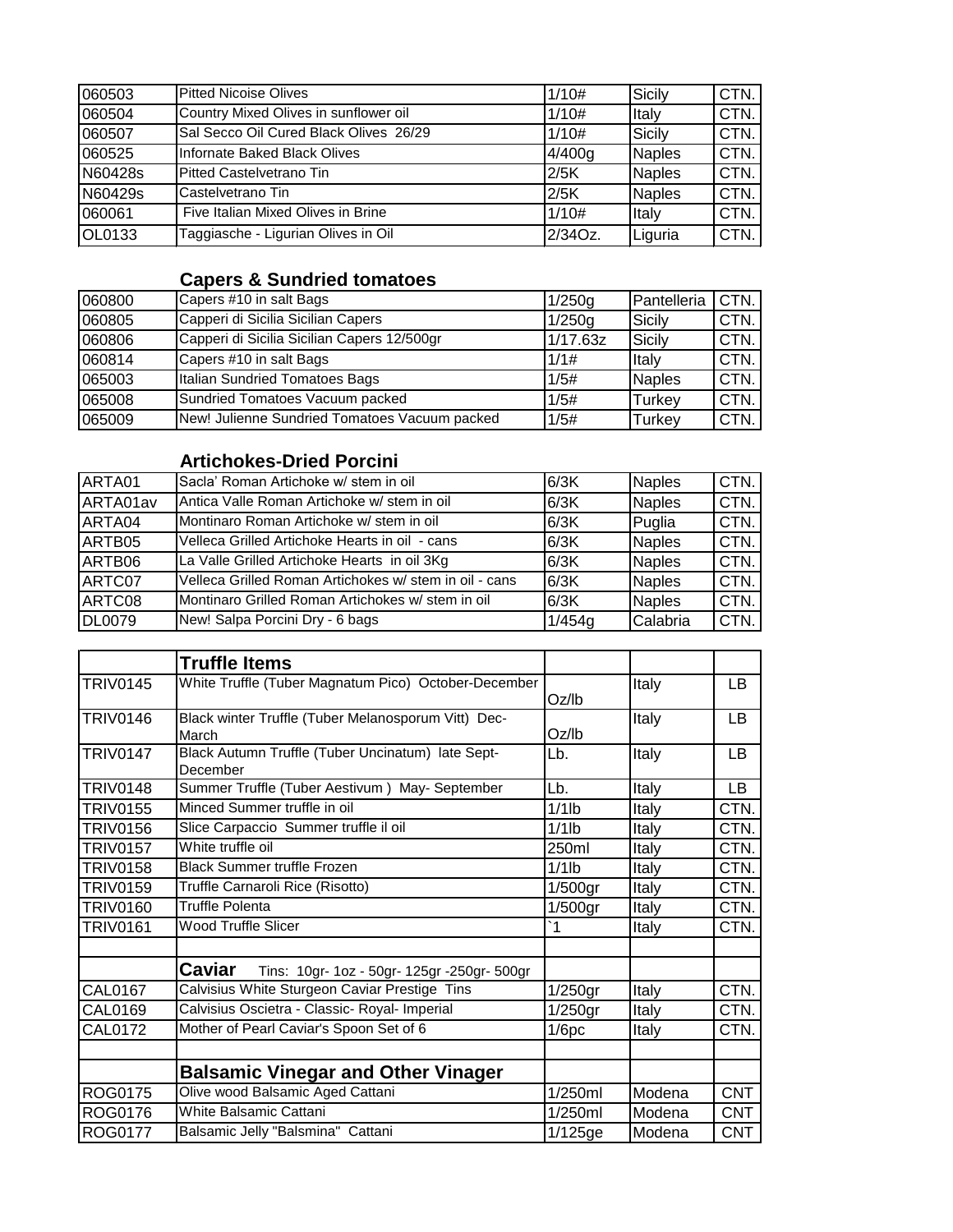| <b>BAK002</b>  | Traditional Extravecchio Balsamic Vinegar Oro      | 1/100ml   | Modena | CTN. |
|----------------|----------------------------------------------------|-----------|--------|------|
| <b>BAK003</b>  | Traditional Vecchio Balsamic Vinegar               | 1/100ml   | Modena | CTN. |
| <b>BAK202</b>  | Elsa Era Balsamic 12 year                          | 1/250m    | Modena | CTN. |
| <b>BAK295</b>  | Due Vittorie Apple Cider Vinegar                   | 1/500m    | Modena | CTN. |
| <b>BAK296</b>  | Org. Apple Cider Vinegar El Majuelo                | 1/250m    | Spain  | CTN. |
| <b>BAL005</b>  | Balsamic Vinegar Food Service aged 6 months        | 2/5L      | Modena | CTN. |
| <b>BAL006</b>  | White Balsamic Vinegar Food Service                | 2/5L      | Modena | CTN. |
| <b>BAL250</b>  | S. Aged Balsamic Vinegar                           | 1/250m    | Modena | CTN. |
| <b>BAL300v</b> | Varvello Spray Balsamic Linea Oro                  | 1/250m    | Modena | CTN. |
| <b>BAL552</b>  | Mazzetti Balsamic Chef's Reduction                 | 1/7.3z    | Modena | CTN. |
| <b>BAL555</b>  | S.Glaze Balsamic Vinegar                           | 1/380m    | Modena | CTN. |
| <b>BAL557</b>  | S.Fig Glaze Balsamic Vinegar                       | 1/380m    | Modena | CTN. |
| <b>BAL560</b>  | S.Saba Balsamic Vinegar                            | 1/250m    | Modena | CTN. |
| <b>BAL599</b>  | Gorrieri Saba Balsamic Condiment                   | 1/250m    | Modena | CTN. |
| <b>BAL611</b>  | Calogiuri Vincotto Fig                             | 1/250m    | Puglia | CTN. |
| <b>BAL612</b>  | Calogiuri Vincotto Lemon                           | 1/250m    | Puglia | CTN. |
| <b>BAL614</b>  | Calogiuri Vincotto Orange                          | 1/250m    | Puglia | CTN. |
| <b>BAL615</b>  | Calogiuri Vincotto Hot Peppper                     | 1/250m    | Puglia | CTN. |
| <b>BAL616</b>  | Calogiuri Vincotto Carub                           | 1/250m    | Puglia | CTN. |
| <b>BAL617</b>  | Calogiuri Vincotto Pomegranate                     | 1/250m    | Puglia | CTN. |
| <b>BAL618</b>  | Calogiuri Vincotto Blueberry                       | 1/250m    | Puglia | CTN. |
| <b>BAL619</b>  | Calogiuri Vincotto Wild Berries                    | 1/250m    | Puglia | CTN. |
| 4199           | Calogiuri Vincotto Cherry                          | 1/250m    | Puglia | CTN. |
| <b>BAL650</b>  | Bellei Balsamic Pearls - Perle di Balsamico 12/50g | $1/50$ gr | Modena | CTN. |
| <b>BAL800</b>  | White 6% Wine Vinegar                              | 2/5L      | Modena | CTN. |
| <b>BALS115</b> | Mengazzoli Red Vinegar                             | 1/1L      | Italy  | CTN. |
| <b>BALS117</b> | Mengazzoli White Vinegar                           | 1/1L      | Italy  | CTN. |

## **Biscotti - Cookies Grissini**

| BC0201         | Doria Bucaneve Bags                                  | 1/14z            | Italia | CTN. |
|----------------|------------------------------------------------------|------------------|--------|------|
| <b>BC0205</b>  | Doria Amaretti Bags 12/250gg                         | 12/8.8z          | Italia | CTN. |
| <b>BC0207</b>  | New! Doria Atene Bags 12/500gr                       | 12/17.63z        | Italia | CTN. |
| <b>BCA1230</b> | Pagef Mini Cannoli Siciliani Shells trays - 15/190gr | 15/24p           | Sicily | CTN. |
| <b>BCA1234</b> | Pagef Large Cannoli Siciliani Bulk                   | 100 <sub>D</sub> | Sicily | CTN. |
| DLRV85         | Savoiardi - Ladyfingers Balocco 10/500g              | 10/17.6z         | Italy  | CTN. |
| DLRV95         | Bonomi Savoiardi                                     | 10/500g          | Italy  | CTN. |
| DZ0125         | 7/9/22 Amaretti Bauli                                | 12/250g          | Italy  | CTN. |
| GC067406       | Sapori Cantuccini Mandorle- Almond                   | 6/800g           | Italy  | CTN. |
| GC067451       | Colussi Pasticceria Lingue di Gatto 12/130gr         | 12/4.5z          | Italy  | CTN. |
| LZA0826        | Lazzaroni 053931 Amaretti di Saronno tin             | 12/1#            | Italy  | CTN. |
| DZ9996         | Ferrara Torrone Block ~\$6.85 per pound              | 1/20.4#          | Italy  | CTN. |
|                |                                                      |                  |        |      |

HMG190 Grissini Torino Bulk Real Torino Breadsticks 200/17g | Italy | CTN.

|                | Pasta Gentile Gragnano Organic   |          |          |      |
|----------------|----------------------------------|----------|----------|------|
| <b>GEN0200</b> | Gentile Caserecce Pasta          | 12/500gr | Gragnano | CTN. |
| GEN0201        | Gentile Vesuvio Pasta            | 12/500gr | Gragnano | CTN. |
| <b>GEN0202</b> | Gentile Papiri Pasta             | 12/500gr | Gragnano | CTN. |
| GEN0203        | Gentile Candele Pasta            | 12/500gr | Gragnano | CTN. |
| <b>GEN0204</b> | Gentile Gnocchi Napoletani Pasta | 12/500gr | Gragnano | CTN. |
| GEN0205        | Gentile Linguine Pasta           | 12/500gr | Gragnano | CTN. |
| <b>GEN0206</b> | Gentile Bucatini Pasta           | 12/500gr | Gragnano | CTN. |
| <b>GEN0207</b> | Gentile spaghetti Pasta          | 12/500gr | Gragnano | CTN. |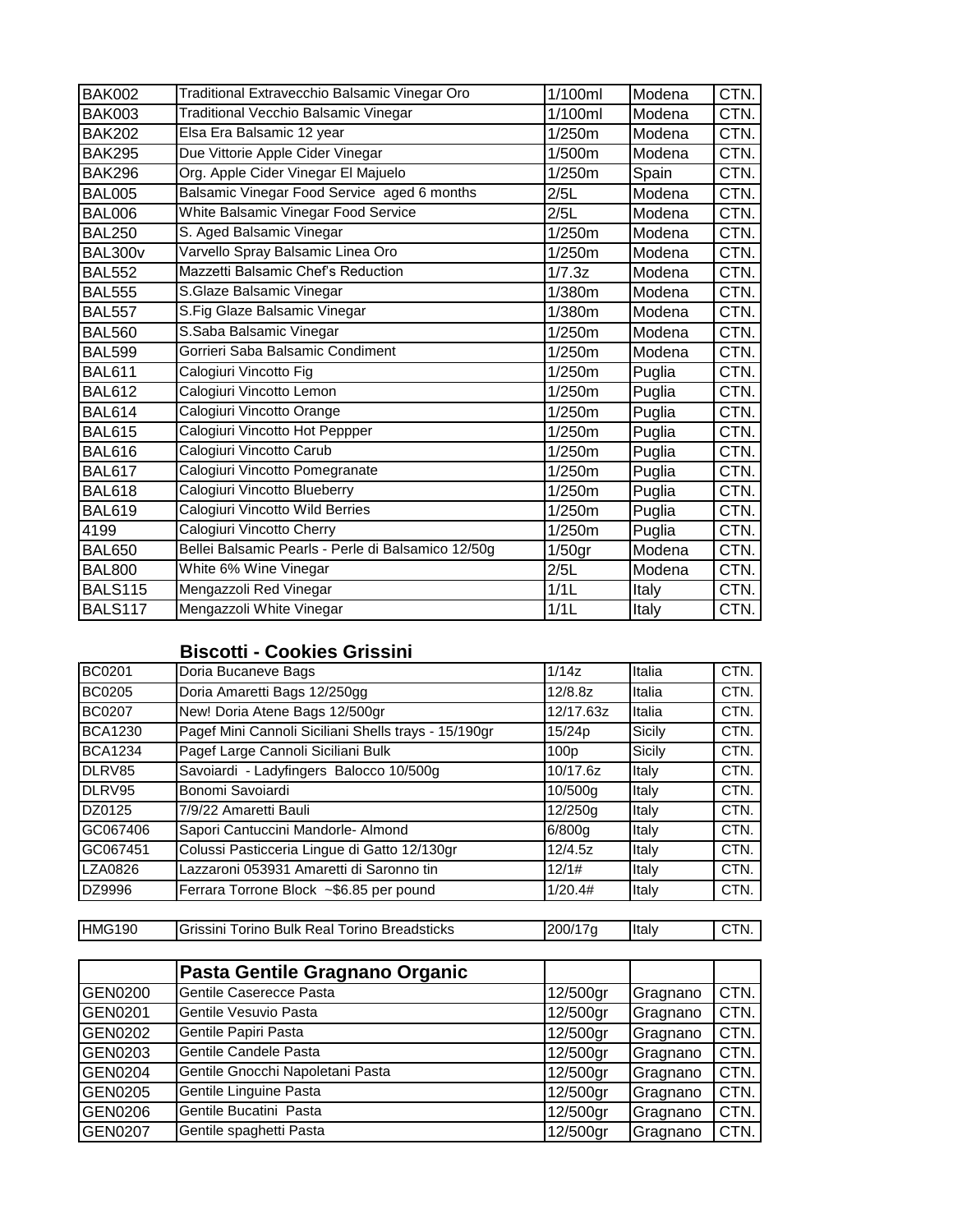| <b>GEN0208</b>                 | Gentile Paccheri Pasta                                                                       | 12/500gr               | Gragnano      | CTN.         |
|--------------------------------|----------------------------------------------------------------------------------------------|------------------------|---------------|--------------|
| GEN0209                        | Gentile Mezzi Rigatoni Pasta                                                                 | 12/500gr               | Gragnano      | CTN.         |
| GEN0210                        | Gentile Calamari Pasta                                                                       | 12/500gr               | Gragnano      | CTN.         |
| GEN0211                        | Gentile Caserecce Pasta                                                                      | 12/500gr               | Gragnano      | CTN.         |
|                                |                                                                                              |                        |               |              |
|                                | Pastai Gragnano Organic                                                                      |                        |               |              |
| GEN0 213                       | Bucatini Pastai Gragnano Organic                                                             | 12/500gr               | Gragnano      | CTN.         |
| GEN0 214                       | Spaghettoni Pastai Gragnano Organic                                                          | 12/500gr               | Gragnano      | CTN.         |
| <b>GEN0 215</b>                | Linguine Pastai Gragnano Organic                                                             | 12/500gr               | Gragnano      | CTN.         |
| <b>GEN0 216</b>                | Rigatoni Pastai Gragnano Organic                                                             | 12/500gr               | Gragnano      | CTN.         |
| <b>GEN0 217</b>                | Mezzi Rigatoni Pastai Gragnano Organic                                                       | 12/500gr               | Gragnano      | CTN.         |
| <b>GEN0 218</b>                | Calamari Pastai Gragnano Organic                                                             | 12/500gr               | Gragnano      | CTN.         |
| <b>GEN0 219</b>                | Paccheri Pastai Gragnano Organic                                                             | 12/500gr               | Gragnano      | CTN.         |
| <b>GEN0 220</b>                | Penne Rigate Pastai Gragnano Organic                                                         | 12/500gr               | Gragnano      | CTN.         |
| <b>GEN0 221</b>                | Fusilli Pastai Gragnano Organic                                                              | 12/500gr               | Gragnano      | CTN.         |
| <b>GEN0 222</b>                | Mezzi Paccheri Pastai Gragnano Organic                                                       | 12/500gr               | Gragnano      | CTN.         |
|                                |                                                                                              |                        |               |              |
|                                | Pasta Gragnano Pastificio Dei Campi                                                          |                        |               |              |
|                                | Past. dei Campi Spaghetti Box 12/500gr                                                       | 12/17.63z              |               |              |
| <b>DPC003</b>                  | Past. dei Campi Vermicelli Box 12/500gr                                                      |                        | <b>Naples</b> | CTN.         |
| DPC005                         | Past. dei Campi Linguine Box 12/500gr                                                        | 12/17.63z              | <b>Naples</b> | CTN.         |
| <b>DPC008</b><br><b>DPC022</b> | Past. dei Campi Fusilli Corti Col Buco Box 12/500gr                                          | 12/17.63z              | <b>Naples</b> | CTN.         |
|                                | Past. dei Campi Tortiglioni Box 12/500gr                                                     | 12/17.63z<br>12/17.63z | <b>Naples</b> | CTN.         |
| DPC024                         | Past. dei Campi Tofette Box 12/500gr                                                         |                        | <b>Naples</b> | CTN.<br>CTN. |
| <b>DPC025</b>                  | Past. dei Campi Rigatoni Box 12/500gr                                                        | 12/17.63z              | <b>Naples</b> |              |
| <b>DPC028</b>                  | Past. dei Campi Mezzi Rigatoni Box 12/500gr                                                  | 12/17.63z              | <b>Naples</b> | CTN.         |
| <b>DPC029</b>                  |                                                                                              | 12/17.63z              | <b>Naples</b> | CTN.         |
| 4199                           | Past. dei Campi Ziti Tagliati Lisci Box 12/500gr<br>Past. dei Campi Orecchiette Box 12/500gr | 12/17.63z              | <b>Naples</b> | CTN.         |
| DPC042                         | Past. dei Campi Trofie Box 12/500gr                                                          | 12/17.63z              | <b>Naples</b> | CTN.         |
| DPC043                         | Past. dei Campi Bucatini Box 12/500gr                                                        | 12/17.63z              | Naples        | CTN.         |
| DPC044                         | Past. dei Campi Paccheri Box 12/500gr                                                        | 12/17.63z              | <b>Naples</b> | CTN.         |
| <b>DPC055</b>                  | Past. dei Campi Fettucce Box 12/500gr                                                        | 12/17.63z              | <b>Naples</b> | CTN.         |
| <b>DPC085</b>                  | Past. dei Campi Mischiato Potente Box 12/500gr                                               | 12/17.63z              | <b>Naples</b> | CTN.         |
| <b>DPC088</b>                  | Past. dei Campi Mezzi Canneroni Lisci Box 12/500gr                                           | 12/17.63z              | <b>Naples</b> | CTN.         |
| DPC094                         |                                                                                              | 12/17.63z              | <b>Naples</b> | CTN.         |
| <b>DPC102</b>                  | Past. dei Campi Spaghetti Maxi Box 12/500gr                                                  | 12/17.63z              | <b>Naples</b> | CTN.         |
|                                |                                                                                              |                        |               |              |
|                                | Di Martino Pasta Gragnano IGP                                                                |                        |               |              |
| <b>DEM002</b>                  | Di Martino Spaghettini Bag                                                                   | 20/1#                  | Italy         | CTN.         |
| <b>DEM003</b>                  | Di Martino Spaghetti Bag                                                                     | 20/1#                  | Italy         | CTN.         |
| DEM004                         | Di Martino Gnocchi Bag 12/500gr                                                              | 12/17.63z              | Italy         | CTN.         |
| DEM007                         | Di Martino Bucatini Bag                                                                      | 24/500g                | Italy         | CTN.         |
| DEM014                         | Di Martino Linguine Bag                                                                      | 20/1#                  | Italy         | CTN.         |
| <b>DEM082</b>                  | Di Martino Gnocchi Sardi Bag                                                                 | 12/1#                  | Italy         | CTN.         |
| <b>DEM102</b>                  | Di Martino Lumaconi Bag                                                                      | 10/1#                  | Italy         | CTN.         |
| <b>DEM106</b>                  | Di Martino Fusilli Lunghi Bucati Bag 12/500gr                                                | 12/17.63z              | Italy         | CTN.         |
| <b>DEM113</b>                  | Di Martino Tagliatelle Bag                                                                   | 6/12z                  | Italy         | CTN.         |
| <b>DEM115</b>                  | Di Martino Pappardelle Bag                                                                   | 12/250g                | Italy         | CTN.         |
| <b>DEM121</b>                  | Di Martino Rigatoni Bag                                                                      | 10/1#                  | Italy         | CTN.         |
| <b>DEM132</b>                  | Di Martino Mezzani Tagliati Lisce 12/500gr                                                   | 12/17.63z              | Italy         | CTN.         |
| <b>DEM136</b>                  | Di Martino Penne A Candela Bag                                                               | 10/500g                | Italy         | CTN.         |
| <b>DEM138</b>                  | Di Martino Pennoni Bag                                                                       | 10/1#                  | Italy         | CTN.         |
| 4199                           | New! Di Martino Penne Ziti Lisce Bag                                                         | 12/1#                  | Italy         | CTN.         |
| 36.8                           | Di Martino Genovesine Mezzanelli Lisce Bag 12/500gr                                          | 12/17.63z              | Italy         | CTN.         |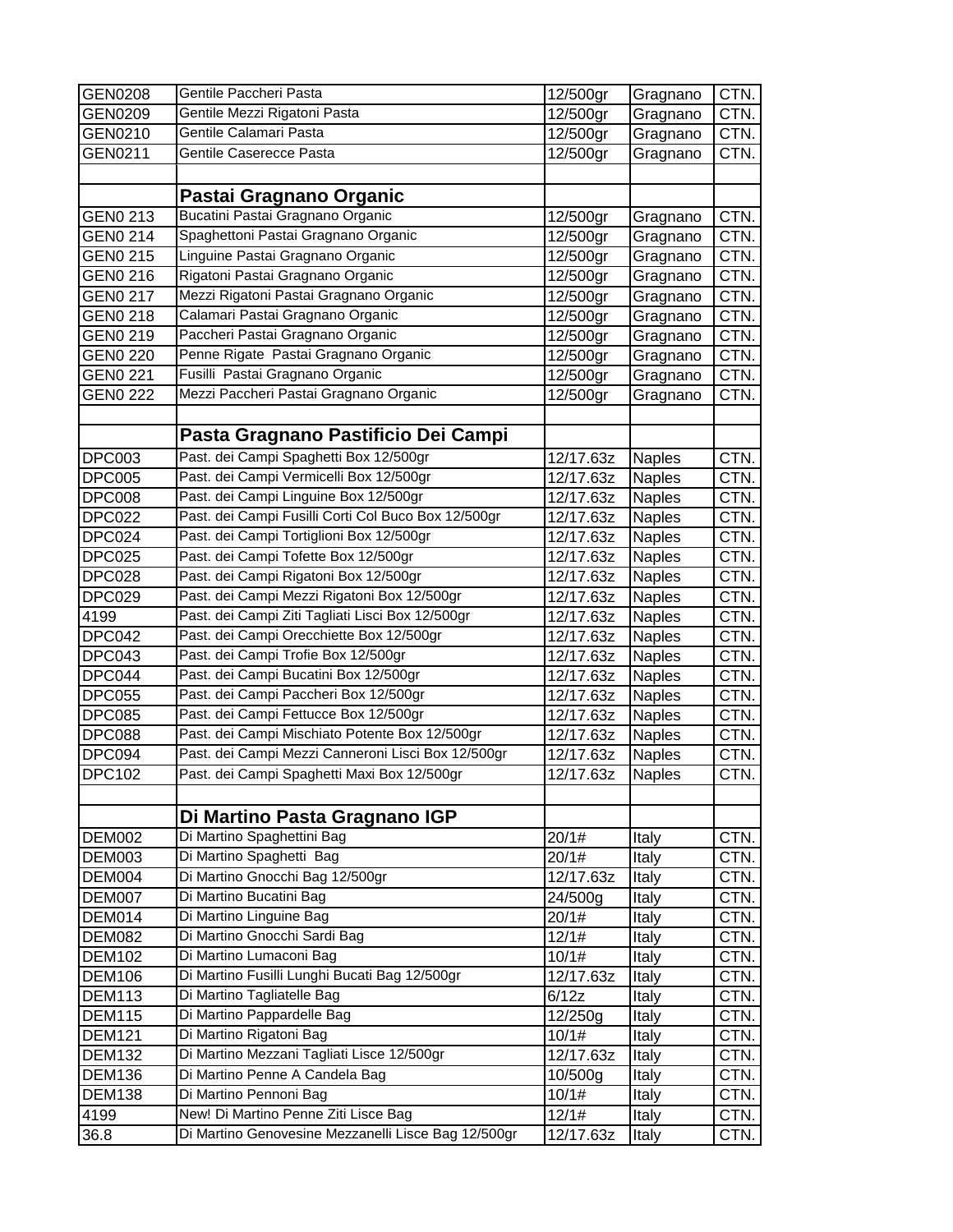| <b>DEM153</b> | Di Martino Mezzi Canneroni Lisci 12/500gr | 12/17.63z | Italy | CTN. |
|---------------|-------------------------------------------|-----------|-------|------|
| <b>DEM162</b> | Di Martino Stelline Bag 12/500gr          | 12/17.63z | Italy | CTN. |
| <b>DEM165</b> | Di Martino Orzo Bag                       | 12/1#     | Italy | CTN. |
| <b>DEM169</b> | Di Martino Macaroni Bag                   | 12/1#     | Italy | CTN. |
| <b>DEM175</b> | Di Martino Margheritine Bag 12/500gr      | 12/17.63z | Italy | CTN. |
| <b>DEM178</b> | Di Martino Gnocchi Napoletani Bag         | 10/500g   | Italy | CTN. |
| <b>DEM181</b> | Di Martino Gemelli Bag 12/500gr           | 12/17.63z | Italy | CTN. |
| <b>DEM200</b> | Di Martino Maccheroncini al Pettine Bag   | 8/500q    | Italv | CTN. |

|               | Giuseppe Cocco Pasta Di Abruzzo "Fara           |           |              |      |
|---------------|-------------------------------------------------|-----------|--------------|------|
|               | <b>San Martino"</b>                             |           |              |      |
| <b>CPG009</b> | G. Cocco US13 A09 Egg Tagliatelle               | 12/250g   | Italy        | CTN. |
| CPG014        | G. Cocco US14 A14 Egg Fettucine                 | 12/250g   | Italy        | CTN. |
| CPG016        | G. Cocco US15 A10 Egg Pappardelle               | 12/250g   | Italy        | CTN. |
| CPG018        | G. Cocco Egg Garganelli                         | 12/250g   | Italy        | CTN. |
| CPG020        | G. Cocco US30 A20 Capellini Angel Hair 12/500gr | 12/17.63z | Italy        | CTN. |
| CPG022        | G. Cocco US33 A22 Spaghetti 12/500gr            | 12/17.63z | Italy        | CTN. |
| CPG024        | G. Cocco A24 Linguine Fini 12/500gr             | 12/17.63z | Italy        | CTN. |
| CPG029        | G. Cocco US46 A29 Mezzi Rigatoni 12/500gr       | 12/17.63z | Italy        | CTN. |
| CPG030        | G. Cocco A30 Elicoidali 12/500gr                | 12/17.63z | Italy        | CTN. |
| CPG031        | G. Cocco US36 A31 Farfalle 12/500gr             | 12/17.63z | Italy        | CTN. |
| CPG033        | G. Cocco US43 A33 Fusilli 12/500gr              | 12/17.63z | Italy        | CTN. |
| CPG034        | G. Cocco US37 A34 Rigatoni 12/500gr             | 12/17.63z | Italy        | CTN. |
| CPG035        | G. Cocco A35 Penne Lisce 12/500gr               | 12/17.63z | Italy        | CTN. |
| CPG036        | G. Cocco US42 A36 Penne Rigate 12/500gr         | 12/17.63z | Italy        | CTN. |
| CPG041        | G. Cocco US51 A41 Linguine 12/500gr             | 12/17.63z | Italy        | CTN. |
| <b>CPG140</b> | G. Cocco A40 Vermicelli 12/500gr                | 12/17.63z | <b>Italy</b> | CTN. |
| <b>CPG142</b> | G. Cocco US52 A42 Fettucine 12/500gr            | 12/17.63z | Italy        | CTN. |
| CPG143        | G. Cocco US54 A43 Bucatini 12/500gr             | 12/17.63z | <b>Italy</b> | CTN. |
| CPG147        | G. Cocco A47 Farfalloni 12/500gr                | 12/17.63z | Italy        | CTN. |
| <b>CPG148</b> | G. Cocco US48 A48 Sagnarelli 12/500gr           | 12/17.63z | Italy        | CTN. |
| CPG150        | G. Cocco US59 A50 Orecchiette 12/500gr          | 12/17.63z | Italy        | CTN. |
| CPG181        | G. Cocco US66 Casareccia 12/500gr               | 12/17.63z | Italy        | CTN. |
| CPG182        | G. Cocco A82 Fusilli Bucati 12/500gr            | 12/17.63z | Italy        | CTN. |
| CPG183        | G. Cocco A83 Pennoni 12/500gr                   | 12/17.63z | Italy        | CTN. |
| <b>CPG185</b> | G. Cocco US86 A85 Fusilli Giganti 12/500gr      | 12/17.63z | Italy        | CTN. |
| CPG186        | G. Cocco US61 A86 Rigatoni Giganti 12/500gr     | 12/17.63z | Italy        | CTN. |
| CPG187        | G. Cocco A87 Ruota 12/500gr                     | 12/17.63z | Italy        | CTN. |
| CPG188        | G. Cocco US104 A88 Radiatori 12/500gr           | 12/17.63z | Italy        | CTN. |
| CPG189        | G. Cocco US94 A89 Anelli 12/500gr               | 12/17.63z | Italy        | CTN. |
| CPG190        | G. Cocco Gnocchi Sardi 12/500gr                 | 12/17.63z | Italy        | CTN. |
| CPG191        | G. Cocco Spaghetti Chitarra 12/500gr            | 12/17.63z | Italy        | CTN. |
| CPG197        | G. Cocco US97 A97 Zita Tagliata 12/500gr        | 12/17.63z | Italy        | CTN. |
| CPG390        | G. Cocco US85 A901 Candele                      | 10/500g   | Italy        | CTN. |
| CPG393        | G. Cocco US75 A93 Paccheri 20/250gr             | 20/8.8z   | Italy        | CTN. |
| CPG394        | G. Cocco A76 Big Rigatoni Giganti 20/250gr      | 20/8.8z   | Italy        | CTN. |
| CPG395        | G. Cocco A95 Big Pennoni Rigati 20/250gr        | 20/8.8z   | Italy        | CTN. |
| CPG522        | G. Cocco Bulk A22B Spaghetti                    | 2/3K      | Italy        | CTN. |
| CPG536        | G. Cocco Bulk US42B A36B Penne Rigate           | 2/3K      | Italy        | CTN. |
| CPG541        | G. Cocco Bulk A41B Linguine                     | 2/3K      | Italy        | CTN. |
| CPG543        | G. Cocco Bulk US53B A43B Bucatini               | 2/3K      | Italy        | CTN. |
|               |                                                 |           |              |      |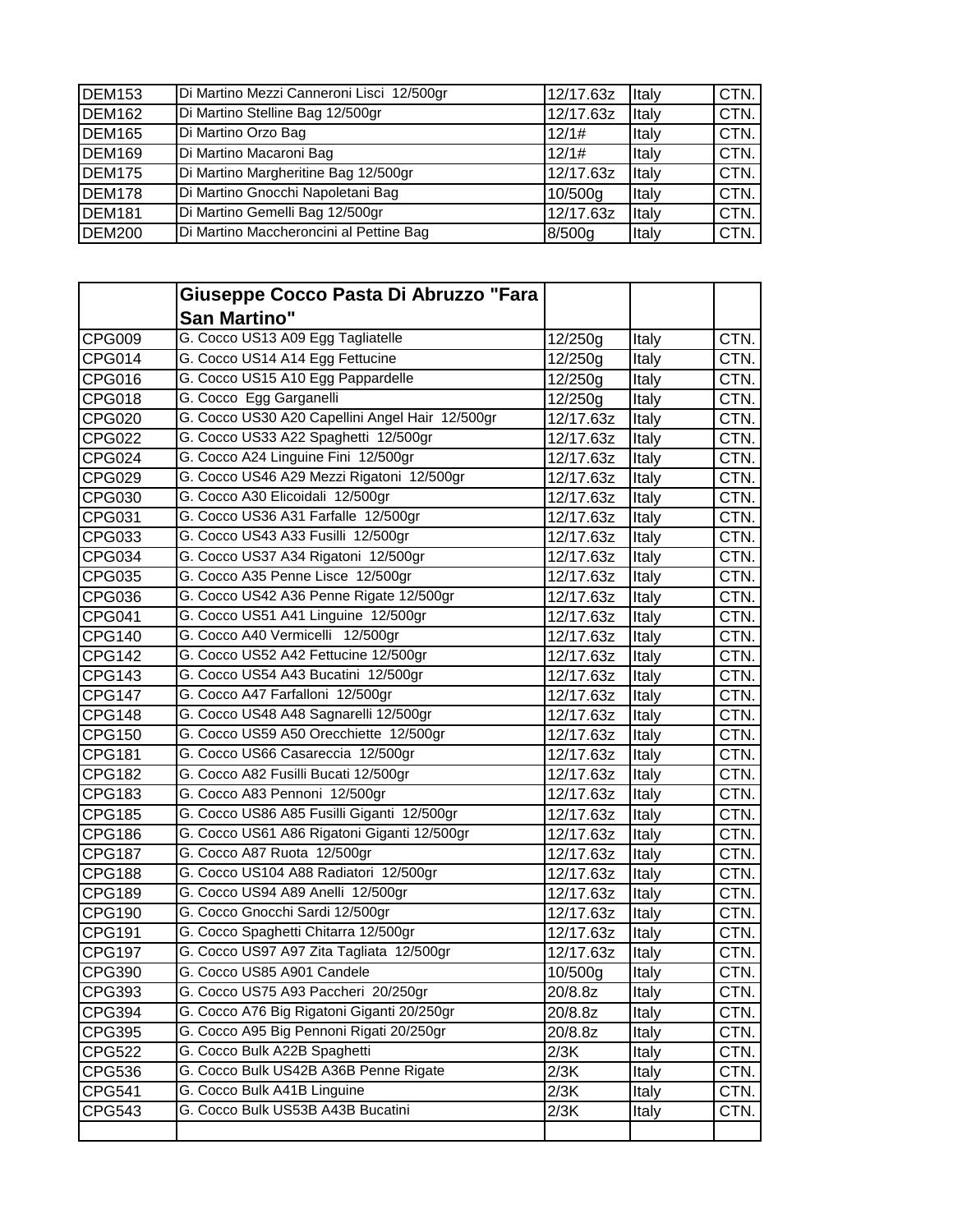|               | Felicetti pasta                                  |           |          |      |
|---------------|--------------------------------------------------|-----------|----------|------|
| DFE846        | Felicetti 846 Spaghetti Nero di Seppia 12/500gr  | 12/17.63z | Italy    | CTN. |
|               |                                                  |           |          |      |
|               | <b>Fregula Sarda</b>                             |           |          |      |
| <b>RD0001</b> | Toasted Fregula San Giuliano Casa Manca 12/500gr | 12/17.63z | Sardegna | CTN. |
| <b>DGM007</b> | Fregula Tostatura Fina Tanda                     | 24/500g   | Sardegna | CTN. |

|        | <b>Pasta Fresh</b>                                                  |                     |       |      |
|--------|---------------------------------------------------------------------|---------------------|-------|------|
| 070100 | Maccheroni al Ferro (Ferretto) Calabresi Fresh Pasta Lisa<br>12/500 | 12/17.63z           | Italy | CTN. |
| 070110 | Fusilli Lucani (Cilentani) Fresh Pasta Lisa 12/500gr                | 12/17.63z           | Italy | CTN. |
| 070111 | New! Fusilli Napoletani Fresh Pasta Lisa 12/500gr                   | 12/17.63z           | Italv | CTN. |
| 070120 | Cavatelli Fresh Pasta Lisa 12/500gr                                 | 12/17.63z           | Italy | CTN. |
| 070125 | Trofie Fresh Pasta Lisa 12/500gr                                    | 12/17.63z           | Italy | CTN. |
| 070140 | Scialatielli Fresh Pasta Lisa 12/500gr                              | 12/17.63z           | Italy | CTN. |
| 070143 | New! Trucchetti Fresh Pasta Lisa 12/500gr                           | 12/17.63z           | Italy | CTN. |
| 070145 | Orecchiette Fresh Pasta Lisa 12/500gr                               | 12/17.63z           | Italy | CTN. |
| 070146 | Malloreddus Fresh Pasta Lisa 12/500gr                               | 12/17.63z           | Italy | CTN. |
| 070147 | Calamarata Fresh Pasta Lisa                                         | 10/500 <sub>q</sub> | Italy | CTN. |
| 070150 | Paccheri Fresh Pasta Lisa                                           | 10/500 <sub>q</sub> | Italy | CTN. |
| 070165 | Strozzapreti Fresh Pasta Lisa 12/500gr                              | 12/17.63z           | Italy | CTN. |
| 070172 | Spaghetti alla Chitarra Fresh Pasta Lisa 12/500gr                   | 12/17.63z           | Italy | CTN. |
| 070193 | Garganelli all uovo (egg) Fresh Pasta Lisa 12/500gr                 | 12/17.63z           | Italy | CTN. |
| 070196 | Tagliatelle all uovo (egg) Fresh Pasta Lisa 12/500gr                | 12/17.63z           | Italy | CTN. |
| 070197 | Pappardelle all uovo (egg) Fresh Pasta Lisa 12/500gr                | 12/17.63z           | Italy | CTN. |
| 070209 | Gnocchi di Patate Fresh Pasta Lisa 12/500gr                         | 12/17.63z           | Italy | CTN. |

|                 | <b>Gluten Free Pasta</b>        |        |               | <b>ICTN.</b> |
|-----------------|---------------------------------|--------|---------------|--------------|
| <b>RUM02030</b> | <b>IGF Rummo Spaghetti</b>      | 12/12z | <b>Naples</b> | <b>ICTN.</b> |
| <b>RUM02031</b> | <b>IGF Rummo Penne Rigate</b>   | 12/12z | <b>Naples</b> | CTN.         |
| <b>RUM02032</b> | <b>IGF Rummo Mezzi Rigatoni</b> | 12/12z | <b>Naples</b> | CTN.         |
| <b>RUM02033</b> | <b>IGF Rummo Linguine</b>       | 12/12z | <b>Naples</b> | CTN.         |

### **Flour**

| <b>DL0195</b>  | Farina Casillo Napoli Flour                           | 1/12.5K | Puglia        | CTN. |
|----------------|-------------------------------------------------------|---------|---------------|------|
| <b>DL0200</b>  | Farina Caputo Pizzeria 25K Blue Flour                 | 1/25K   | <b>Naples</b> | CTN. |
| DL0202         | Farina Caputo Nuvola Super Tipo 0 25K White Flour     | 1/25K   | <b>Naples</b> | CTN. |
| DL0212         | Farina Caputo Gnocchi 25 kg bag (Brown) Flour         | 1/25K   | <b>Naples</b> | CTN. |
| DL0215         | Farina Caputo Red Pizzeria 1kg Flour                  | 10/1K   | <b>Naples</b> | CTN. |
| DL0217         | Farina Caputo Semolina Rimacinata 1kg Flour           | 10/1K   | <b>Naples</b> | CTN. |
| DL0219         | New! Caputo Dry Yeast Can                             | 10/100g | <b>Naples</b> | CTN. |
| DL0220         | GF Farina Caputo Gluten Free Flour Bag                | 1/5K    | <b>Naples</b> | CTN. |
| <b>DL0250c</b> | New! Farina 00 Cinque Stagioni Pizza Napoletana Flour | 1/25K   | <b>Naples</b> | CTN. |
| <b>DL0260</b>  | Mol. Grassi 6397 Org Farina 00 Flour                  | 10/1K   | Parma         | CTN. |
| DL0261         | Mol. Grassi 6400 Org. Semolina                        | 10/1K   | Parma         | CTN. |
| DL0269         | Mol. Grassi 6402 Miracolo Soft Wheat Flour            | 10/1K   | Parma         | CTN. |
| DL0271         | New! Mol. Grassi Lievito Madre 99003                  | 10/250g | Parma         | CTN. |
| <b>MRA0025</b> | 090323 MR GF Rice Starch - Amido di Riso              | 10/250g | Veneto        | CTN. |
| <b>MRA0030</b> | 200142 MR GF Tapioca Flour Farina Amido di Tapioca    | 10/250q | Veneto        | CTN. |
| <b>MRA0035</b> | 201095 MR GF Chick Pea Flour - Farina di Ceci         | 10/500q | Veneto        | CTN. |
| MRA0040        | 201088 MR GF Rice Flour - Farina di Riso              | 10/500g | Veneto        | CTN. |
| RB122917       | New! Rebecchi 122917 Almond Flour Mandorla Farina     | 12/100g | Italy         | CTN. |
|                |                                                       |         |               |      |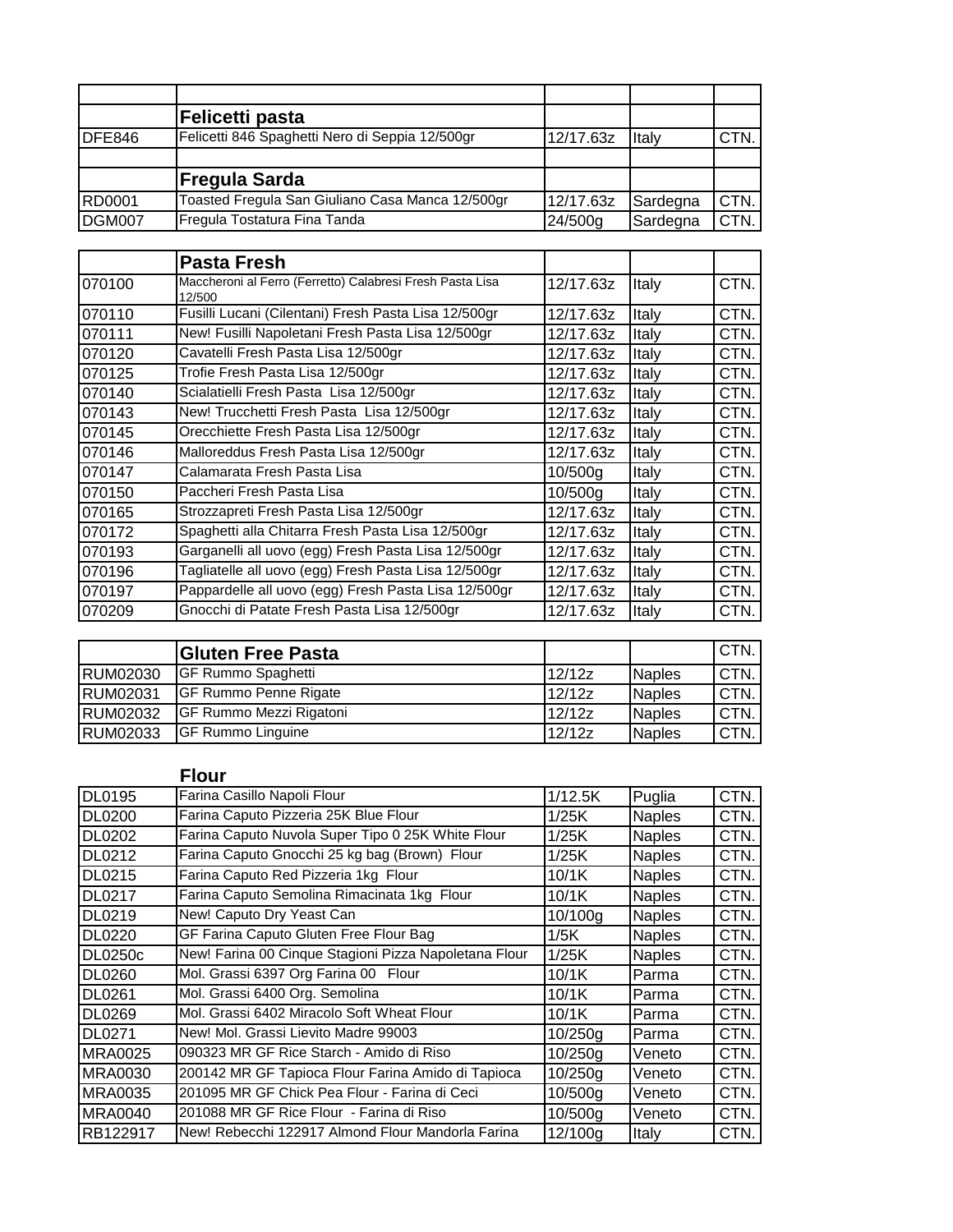| RB123408           | New! Rebecchi 123408 Hazelnut Flour Nocciola Farina | 12/100g   | Italy           | CTN. |
|--------------------|-----------------------------------------------------|-----------|-----------------|------|
| RB124969           | New! Rebecchi 124969 Pistacchio Flour Farina        | 12/80g    | Italy           | CTN. |
| IDL0042            | Salpa Chestnut Flour - Farina di Castagne 12/500gr  | 12/17.63z | <b>Avellino</b> | CTN. |
| DLCF01             | Candied Fruit Whole Mixed Candita                   | 1/5K      | <b>Naples</b>   | CTN. |
| DLCF02             | Candied Fruit Whole Mixed Candita                   | 12/1K     | <b>Naples</b>   | CTN. |
| DLCF <sub>21</sub> | New! Citron Halves Cedro Candito                    | 1/5K      | <b>Naples</b>   | CTN. |
| DLCF97             | Grano Cotto Velleca Vittoria                        | 12/560g   | <b>Naples</b>   | CTN. |

### **Pastry Items**

| DZB102        | Fida Bulk Spicchi Sorrento Hard Candy           | 2/6.6#  | Italy      | CTN. |
|---------------|-------------------------------------------------|---------|------------|------|
| 4199          | Callebaut Chocolate 52%                         | 5/11#   | France     | CTN. |
| DZCK019       | New! Colacao Energy Cocoa Powder                | 12/400g | Spain      | CTN. |
| DZCK095       | Droste Cocoa Powder                             | 12/8.8z | <b>USA</b> | CTN. |
| <b>DZM050</b> | Roasted Org. Peeled Chestnuts Sweet Nature      | 18/3.5z | Avellino   | CTN. |
| ES180400      | Angostura Bitters                               | 12/4z   | Trinidad   | CTN. |
| HCT028        | Toschi 217D Amarena Cherries Can                | 6/1K    | Italy      | CTN. |
| HCT029        | Toschi Amarena Cherries Can 18/20               | 6/2.75K | Italy      | CTN. |
| <b>PSF002</b> | Fabbri 44Q Amarena Wild Cherries in Syrup 230gr | 6/8.1z  | Italy      | CTN. |
| SILV001       | New! Vanilla Beans Bourbon                      | 1/8z    | Madagascar | CTN. |

### **French Food Items**

| Bayonne Ham (French Prosciutto) Mandoline                 | 1/12#                                                                                                 | France | LB.  |
|-----------------------------------------------------------|-------------------------------------------------------------------------------------------------------|--------|------|
| New! Francine Wheat Flour T45                             | 10/1K                                                                                                 | France | CTN. |
| New! Francine Org. Wheat Flour T55                        | 10/1K                                                                                                 | France | CTN. |
| Amora Dijon Mustard Fine et Forte                         | 12/15.5z                                                                                              | France | CTN. |
| New! Pommery Moutarde du Lion - Extra Strong              | 12/250g                                                                                               | France | CTN. |
|                                                           | 12/250g                                                                                               | France | CTN. |
| Pommery Moutarde de Meaux 12/500gr                        | 12/17.63z                                                                                             | France | CTN. |
| Pommery Moutarde au Cognac                                | 12/250g                                                                                               | France | CTN. |
|                                                           | 6/8.8#                                                                                                | France | CTN. |
| Dijon Mustard Smooth                                      | 2/5K                                                                                                  | France | CTN. |
| Rougie Duck Fat - Jars 11.2oz 500092                      | 12/320g                                                                                               | Canada | CTN. |
| Guerande 002358 Fleur de Sel Sea Salt Cannisters 12/125gr | 12/4.4z                                                                                               | France | CTN. |
| New! Guerande Fine Sea Salt Caster Box 12/125gr           | 12/4.4z                                                                                               | France | CTN. |
| Guerande 001630 Sel Grey Sea Salt Bags 16/800gr           | 16/28.2z                                                                                              | France | CTN. |
| Guerande 001678 Fleur de Sel bucket                       | 6/1K                                                                                                  | France | CTN. |
| La Baleine Sea Salt Fine (blue cannister)                 | 12/26.5z                                                                                              | France | CTN. |
| La Baleine Sea Salt Coarse (red cannister)                | 12/26.5z                                                                                              | France | CTN. |
| La Baleine Kosher Sea Salt Coarse 950gr                   | 6/33.5z                                                                                               | France | CTN. |
| Celtic Large Grey Salt Grinder                            | 6/3z                                                                                                  | France | CTN. |
| <b>Celtic Fine Ground Salt</b>                            | 6/5#                                                                                                  | France | CTN. |
| Celtic Sea Salt Fine Grind Shaker                         | 6/8z                                                                                                  | France | CTN. |
| Celtic Sea Salt Light Grey Salt Bag                       | 6/1#                                                                                                  | France | CTN. |
| Madagascar Green Peppercorns in brine - 24/175gr          | 24/6.17z                                                                                              | France | CTN. |
| Fusion Verjus White Vinegar                               | 12/25z                                                                                                | France | CTN. |
| Fusion Verjus Rouge Vinegar                               | 12/25z                                                                                                | France | CTN. |
| French Champagne Vinegar                                  | 2/5L                                                                                                  | France | CTN. |
| Forum Cabernet Vinegar                                    | 6/16.8z                                                                                               | France | CTN. |
| Forum Chardonnay Vinegar                                  | 6/16.8z                                                                                               | France | CTN. |
| <b>Banyuls Wine Vinegar</b>                               | 6/500m                                                                                                | France | CTN. |
| Sabarot Lentil Du Puy Dry                                 | 20/500g                                                                                               | France | CTN. |
| Sabarot Escargot Snails 72ct                              | 12/28oz                                                                                               | France | CTN. |
|                                                           | New! Pommery Moutarde des Pompiers - Firemen's Mustard<br>New! Eiffel Tower Dijon Smooth Mustard Tins |        |      |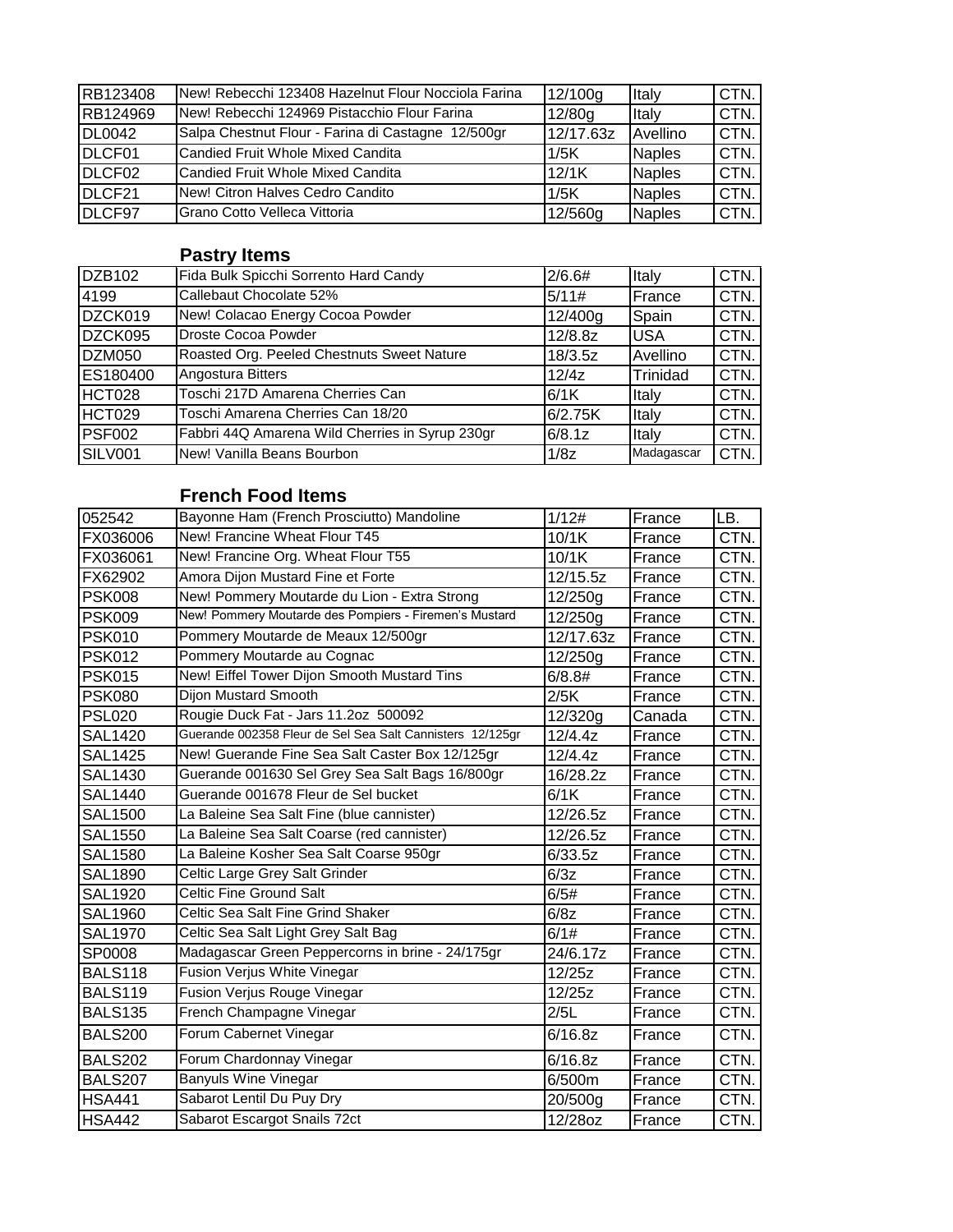| HSA429  | Black Beluga - Black Lentils          | 1/10#              | <b>France</b>  | 'CTN. |
|---------|---------------------------------------|--------------------|----------------|-------|
| IPSF352 | Griottines Cherries in Brandy 57gram  | 24/57 <sub>a</sub> | <b>IFrance</b> | 'CTN. |
| PSF354  | Griottines Cherries in Brandy 35CL    | 6/11.8z            | <b>IFrance</b> | 'CTN. |
| PSF002  | Griottines Cherries in Brandy 1 liter | 6/1L               | <b>IFrance</b> | CTN.  |

### **Tomatoe's products**

| LTA02416        | La Valle Yellow Peeled Tomatoes 14oz              | 24/14z     | <b>Naples</b> | CTN. |
|-----------------|---------------------------------------------------|------------|---------------|------|
| LTB00613        | DOP La Valle Peeled Tomatoes                      | 6/3K       | <b>Naples</b> | CTN. |
| LTB01222        | DOP Rega San Marzano Peeled Tomatoes 28oz         | 12/28z     | <b>Naples</b> | CTN. |
| LTB01224        | DOP Strianese San Marzano Peeled Tomatoes 28oz    | 12/28z     | <b>Naples</b> | CTN. |
| LTB01228        | DOP La Valle San Marzano Peeled Tomatoes 28oz     | 12/28z     | <b>Naples</b> | CTN. |
| LTB01229        | New! DOP Nina San Marzano Peeled Tomatoes 28oz    | 12/28z     | <b>Naples</b> | CTN. |
| LTC00063        | La Valle Cherry Tomatoes 3Kg                      | 6/3K       | <b>Naples</b> | CTN. |
| LTC02414        | La Valle Cherry Tomatoes 14oz                     | 24/14z     | <b>Naples</b> | CTN. |
| LTCG0063        | La Valle Ground Tomatoes                          | 6/3.4K     | <b>Naples</b> | CTN. |
| LTCG0065        | La Valle Ground Tomatoes                          | 2/5K       | <b>Naples</b> | CTN. |
| LTE0003         | DOP Ecc. Nolane San Marzano Pomodori Pelati       | 12/400g    | <b>Naples</b> | CTN. |
| LTE0005         | DOP Ecc. Nolane San Marzano Pomodori Pelati       | 6/3K       | <b>Naples</b> | CTN. |
| LTE0008         | New! DOP Ecc. Nolane Passata Antichi Pomodori     | 12/400g    | <b>Naples</b> | CTN. |
| LTE0009         | DOP Ecc. Nolane Antichi Pomodori Interi nel Succo | $6/650$ gr | <b>Naples</b> | CTN. |
| LTE0090         | New! Ecc. Nolane SOS San Marzano                  | 6/280q     | <b>Naples</b> | CTN. |
| <b>LTPA0622</b> | La Valle Tomato Paste 6/2200gr                    | 6/2.2K     | <b>Naples</b> | CTN. |
| <b>LTPU1225</b> | Organic La Valle Tomato Puree Jars 24oz           | 12/24z     | <b>Naples</b> | CTN. |

#### **Beans**

| <b>HSA108</b> | Dry Cannellini Beans                                        | 4/5#   | Italy    | CTN. |
|---------------|-------------------------------------------------------------|--------|----------|------|
| <b>HSA110</b> | Dry Cannellini Beans                                        | 3/5#   | Italy    | CTN. |
| 4199          | Borlotti Beans - Cranberry Beans                            | 2/5#   | Italy    | CTN. |
| <b>HSA300</b> | Farro Perlato (Triticum Dicoccum)                           | 1/500q | Vercelli | CTN. |
| <b>HSA301</b> | Organic Farrisum Farro Perlato (Triticum Dicoccum) 12/500gr | 1/500g | Italy    | CTN. |
| HSA308        | Org. Farina di Farro Monococco Flour Integrale              | 6/1K   | Marche   | CTN. |
| HSA435        | Lenticchie di Montagna - Brown Lentils - Norcia             | 1/4K   | Umbria   | CTN. |
| HSA440        | Lenticchia Umbra Bags - Norcia                              | 1/500g | Umbria   | CTN. |
| HSA469        | Lenticchie Lentils                                          | 1/10#  | Italy    | CTN. |
| HSA511        | Fava Beans Sgusciate - no skin                              | 2/5#   | Italy    | CTN. |
| HSA605        | Dry Ceci Beans Chick Peas Garbanzo                          | 4/5#   | Italy    | CTN. |
| HSA631        | <b>Black Ceci Beans Chick Peas</b>                          | 12/1#  | Italy    | CTN. |
| HSA635        | <b>Black Ceci Beans Chick Peas</b>                          | 4/5#   | Italy    | CTN. |
| <b>HSA725</b> | Cicerchia - Norcia Grass Pea                                | 1/4K   | Umbria   | CTN. |

## **Beans in Cans**

| <b>LVA00631</b> | <b>ICannellini Beans Can Dr. Wt. 1.5K</b> | 6/AB | <b>Naples</b> | CTN. |
|-----------------|-------------------------------------------|------|---------------|------|
| <b>LVA00632</b> | <b>IChick Peas Can Dr. Wt. 1.5K</b>       | 6/AB | <b>Naples</b> | CTN. |
| <b>LVA00633</b> | Borlotti Can Dr. Wt. 1.5K                 | 6/AB | <b>Naples</b> | CTN. |
| <b>LVA00638</b> | <b>IBlack Beans Can Dr. Wt. 1.5K</b>      | 6/AB | <b>Naples</b> | CTN. |
| <b>LVB00630</b> | La Valle Cannellini Beans Can 3Kg         | 6/3K | <b>Naples</b> | CTN. |
| LVB00634        | La Valle Chick Peas Can 3kg               | 6/A9 | <b>Naples</b> | CTN. |

## **Peperoncino (Hot Chili peppers)**

| <b>KD0091</b>  | Tutto Calabria Hot Long Chili Peppers Bulk Tub dr wt 1.8K | 2/2K | Calabria | 'CTN. |
|----------------|-----------------------------------------------------------|------|----------|-------|
| <b>IKD0095</b> | Tutto Calabria Hot Crushed Peppers Tubs                   | 2/2K | Calabria | CTN.  |
| IKDD002        | 3.6K Hot Long Chili Peppers Bulk Tub                      | 1/5K | Calabria | 'CTN. |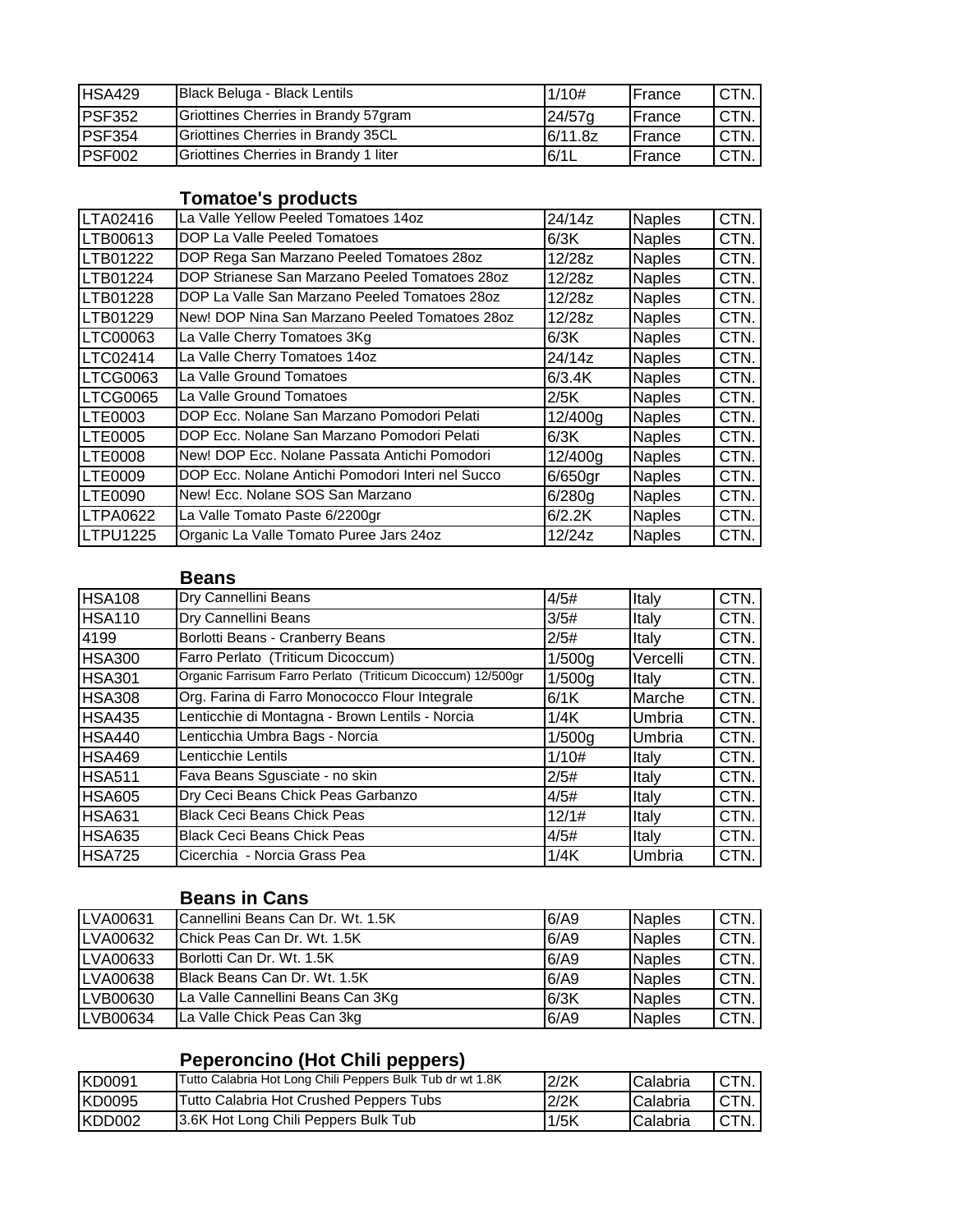| KDD004 | Hot Crushed Peppers Tubs nt wt 3.6K            | 1/5K    | Calabria | CTN.  |
|--------|------------------------------------------------|---------|----------|-------|
| KDD007 | Hot Chili Flakes Tubs - Peperoncino Frantumato | 1/1K    | Puglia   | CTN.  |
| KDD008 | Hot Sliced Peppers Tubs nt wt 3.6K             | 1/5K    | Calabria | 'CTN. |
| KDD014 | Green Hot Long Peppers - 10.2oz jar            | 12/314g | Calabria | CTN.  |
| KDD015 | Red Hot Long Peppers - 10.2oz jar              | 12/314g | Calabria | CTN.  |
| KDD016 | Crushed Hot Chili - 10.2oz jar                 | 12/314g | Calabria | CTN.  |

## **Salt**

| <b>SAL0010</b> | SoSalt Sea Salt Fine 2.2# box                  | 12/1K   | Sicily        | CTN. |
|----------------|------------------------------------------------|---------|---------------|------|
| <b>SAL0030</b> | SoSalt Natural Fine Sea Salt bag               | 1/10K   | <b>Sicily</b> | CTN. |
| <b>SAL0050</b> | SoSalt Sea Salt Coarse 2.2# box                | 12/1K   | Sicily        | CTN. |
| <b>SAL0055</b> | New! SoSalt Medium Coarse Grind Se Slt 1kg bag | 12/1K   | Sicilia       | CTN. |
| <b>SAL0060</b> | SoSalt Sea Salt Coarse 2.2# box                | 12/1K   | Sicily        | CTN. |
| <b>SAL0070</b> | SoSalt Natural Coarse Sea Salt bag             | 1/10K   | <b>Sicily</b> | CTN. |
| <b>SAL0080</b> | SoSalt Sea Salt Trapani Coarse bucket          | 1/12.5K | Sicily        | CTN. |
| <b>SAL0090</b> | SoSalt Sea Salt Trapani Fine grind bucket      | 1/12.5K | <b>Sicily</b> | CTN. |
| <b>SAL0200</b> | SoSalt Sea Salt Fine Cannister                 | 12/750g | Sicily        | CTN. |
| <b>SAL0220</b> | SoSalt Trapani Coarse cannister                | 12/750g | <b>Sicily</b> | CTN. |
| <b>SAL0260</b> | Antica Salina Coarse Sea Salt Grinder          | 6/100q  | Italy         | CTN. |
| <b>SAL0325</b> | Fine Sea Salt                                  | 1/25K   | Sicily        | CTN. |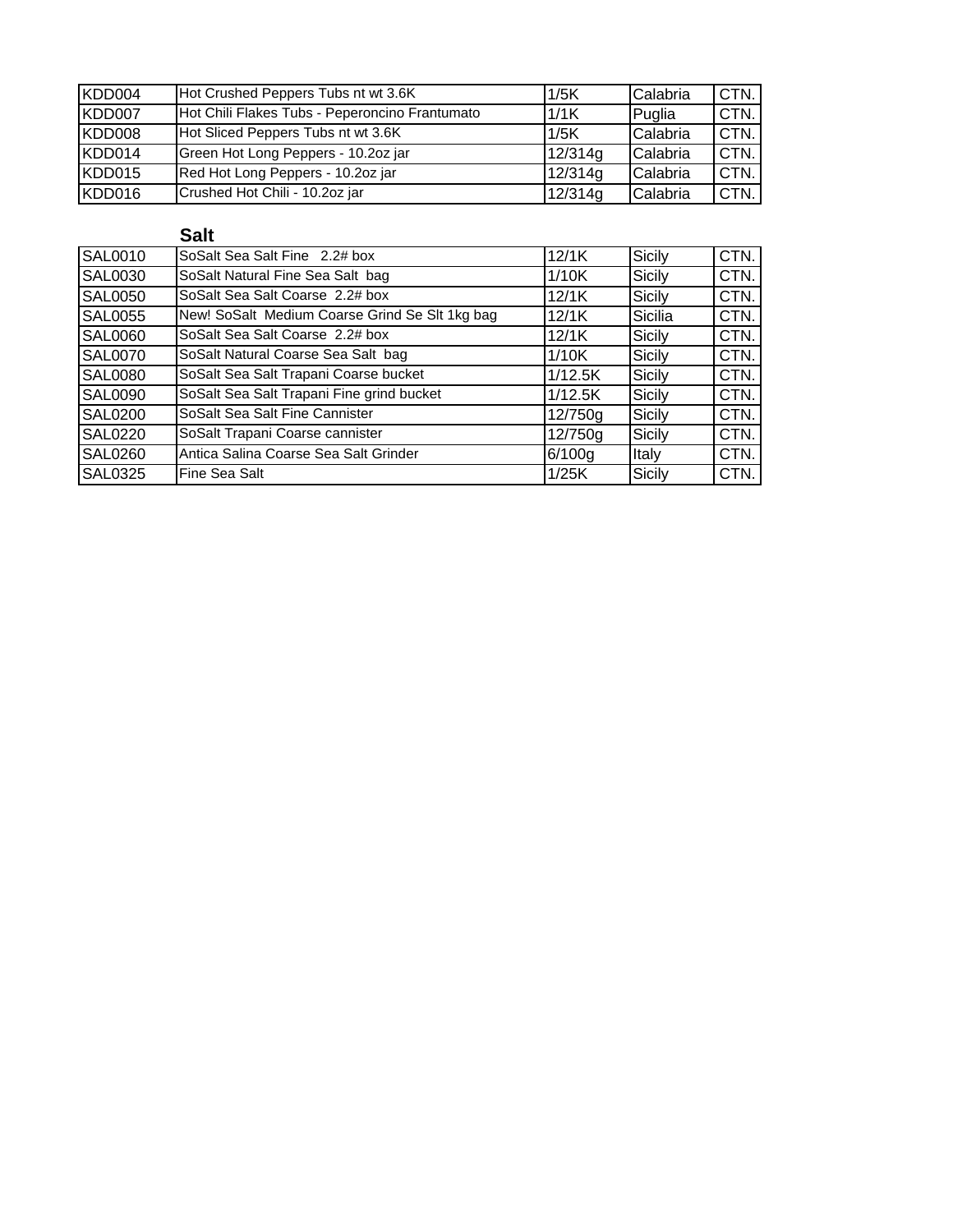|               | <b>Herbs</b>                                           |        |        |       |
|---------------|--------------------------------------------------------|--------|--------|-------|
| SH0003        | Sicilian Dried Oregano Bunches Bioagricola Bosco       | 1/40g  | Sicily | cs/32 |
| <b>SH0038</b> | Sicilian Bay Alloro Leaves Bioagricola Bosco           | 1/40q  | Sicily | cs/40 |
| SH0039        | Sicilian Bay Dried Alloro Laurel Leaves Bags           | 1/10g  | Sicily | cs/48 |
| <b>SH0040</b> | New Size! Sicilian Bay Alloro Laurel Leaves Bunches    | 1/20q  | Sicily | cs/12 |
| SH0050        | Crushed Dried Oregano Sicilian Bioagricola Bosco Bag   | 1/250g | Sicily | cs/9  |
| SH0051        | Crushed Dried Oregano Sicilian Bioagricola Bosco Bag   | 1/100g | Sicily | cs/22 |
| SH0056        | New Size! Crushed Thyme Sicilian Bioagricola Bosco Bag | 1/40q  | Sicily | cs/25 |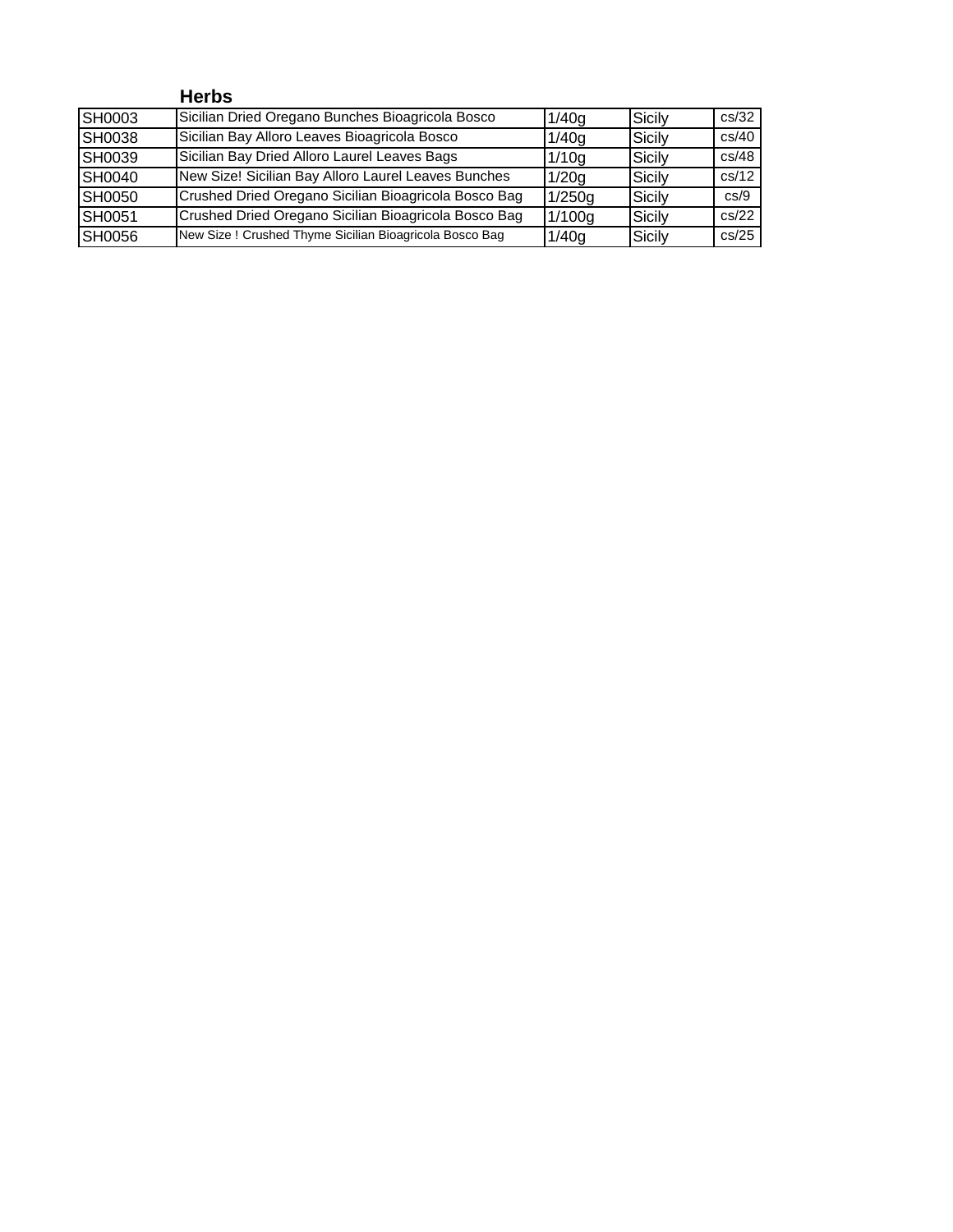### **Anchovies-Tuna - Octopus**

| PCOL015          | Dorica Delfino Colatura di Alici (Anchovy Juice)          | 1/250m     | Cetara        | CTN. |
|------------------|-----------------------------------------------------------|------------|---------------|------|
| <b>PCOL102</b>   | New! Sapori di Mare Colatura di Alici di Cetara - Anchovy | 1/250m     | Cetara        | CTN. |
|                  | Juice                                                     |            |               |      |
| PCOL515          | Delfino Filetti di Alici Jar                              | 8/410q     | Cetara        | CTN. |
| <b>PFC0080</b>   | Callipo Oro Tuna in olive oil - can 16/3/80gr             | 16/3/2.8z  | Calabria      | CTN. |
| <b>PFC2600</b>   | Callipo Yellowfin Tuna in O.O. - can 2/1750gr             | 2/60z      | Calabria      | CTN. |
| <b>PFP0387</b>   | New! Pesce Azzurro Tuna in Olive Oil Jar 6/540gr          | 6/19z      | <b>Sicily</b> | CTN. |
| 049963           | Mullet Bottarga 4/6 - 70/100gr                            | 10/100gr   | Sardegna      | CTN. |
| <b>VILL00145</b> | Bottagra di Sardegna                                      | $1/5.3$ OZ | Sardegna      | CTN. |
| DEL00146         | Delfino Colatura di Alici                                 | 250ml      | Sardegna      | CTN. |
| DEL00147         | Delfino Anchovies in Oil                                  | 8/450gr    | Sardegna      | CTN. |
| 080252           | Baby Octopus cooked from Brindisi Italy                   | 1/13.26#   | Puglia        | LB.  |
| <b>VILL00149</b> | Octopus Pre-cooked Tentacles from Spain                   | 1/4.15#    | Sardegna      | CTN. |

## **Oils**

| VILL0100           | Villella DOP 750 ml EVOO \$22.90     | 1/12 Bott. | Umbria        | CTN. |
|--------------------|--------------------------------------|------------|---------------|------|
| VILL0101           | Villella DOP 500 ml EVOO \$18.9      | 1/12 Bott. | <b>Umbria</b> | CTN. |
| <b>VILL0102</b>    | Villella DOP 3 L. ml EVOO \$58.60    | 4/3L       | Umbria        | CTN. |
| OL0480             | De Cecco Extra Virgin Olive Oil Tins | 4/3L       | Italy         | CTN. |
| <b>OL0997</b>      | La Valle Blended Oil 25/75 olive/soy | 6/1G       | <b>USA</b>    | CTN. |
| <b>OLS022</b>      | Blended Oil 75% Canola/25% EVOO      | 1/35#      | <b>USA</b>    | CTN. |
| OLS <sub>028</sub> | Canola Oil                           | 1/35#      | <b>USA</b>    | CTN. |
| OLS <sub>029</sub> | Canola Clear Fry                     | 1/35#      | <b>USA</b>    | CTN. |
| <b>OLS022</b>      | Blended Oil 75% Canola/25% EVOO      | 1/35#      | <b>USA</b>    | CTN. |

## **Rice**

| <b>RA0705</b> | Riso Carnaroli Rice                    | 10/1K     | Vercelli | CTN. |
|---------------|----------------------------------------|-----------|----------|------|
| <b>RA0725</b> | Vialone Nano Rice                      | 10/1K     | Vercelli | CTN. |
| <b>RA0745</b> | Arancini Rice                          | 10/1K     | Vercelli | CTN. |
| <b>RA0761</b> | Riso Venere Black Rice Nerone          | 20/500g   | Vercelli | CTN. |
| RA0950        | Acquerello Carnaroli Rice Can 20/250gr | 20/8.8z   | Piemonte | CTN. |
| RA0960        | Acquerello Carnaroli Rice Can 12/500gr | 12/17.63z | Piemonte | CTN. |
| RA1000        | Acquerello Carnaroli Rice Can          | 6/1K      | Piemonte | CTN. |
| RA2500        | Acquerello Carnaroli Rice Bag          | 4/5.5#    | Piemonte | CTN. |

### **Polenta**

| <b>RVP196</b>       | New! Cordero Instant Polenta Taragna 12/500gr              | 12/17.5z | Verona   | CTN. |
|---------------------|------------------------------------------------------------|----------|----------|------|
| 4199                | l Yellow Polenta Classica                                  | 20/500g  | l Verona | CTN. |
| RVR <sub>031</sub>  | INew! Molino Rossetto Yellow Bramata Polenta Fina          | 6/750q   | Italv    | CTN. |
| RVR <sub>117</sub>  | <b>INew! Molino Rossetto Yellow Instant Polenta Veloce</b> | 6/750q   | Italy    | CTN. |
| POL <sub>1011</sub> | Polenta Bramata Molino Riva                                | 10/500gr | Italv    | CTN. |

# **Beverages**

| T92015  | Stappi Chinotto                       | 24/6.8z   | Italv | CTN. |
|---------|---------------------------------------|-----------|-------|------|
| T92012  | Stappi red Bitter                     | 24/3.4z   | Italv | CTN. |
| T92019  | <b>IBellini Cocktail Mix 180ml</b>    | 24/6.9z   | Italy | CTN. |
| IT92025 | San Pellegrino Chinotto Bottle        | 24/200m   | Italv | CTN. |
| T92026  | San Pellegrino San Bitter Red Bottles | 4/10/100m | Italy | CTN. |